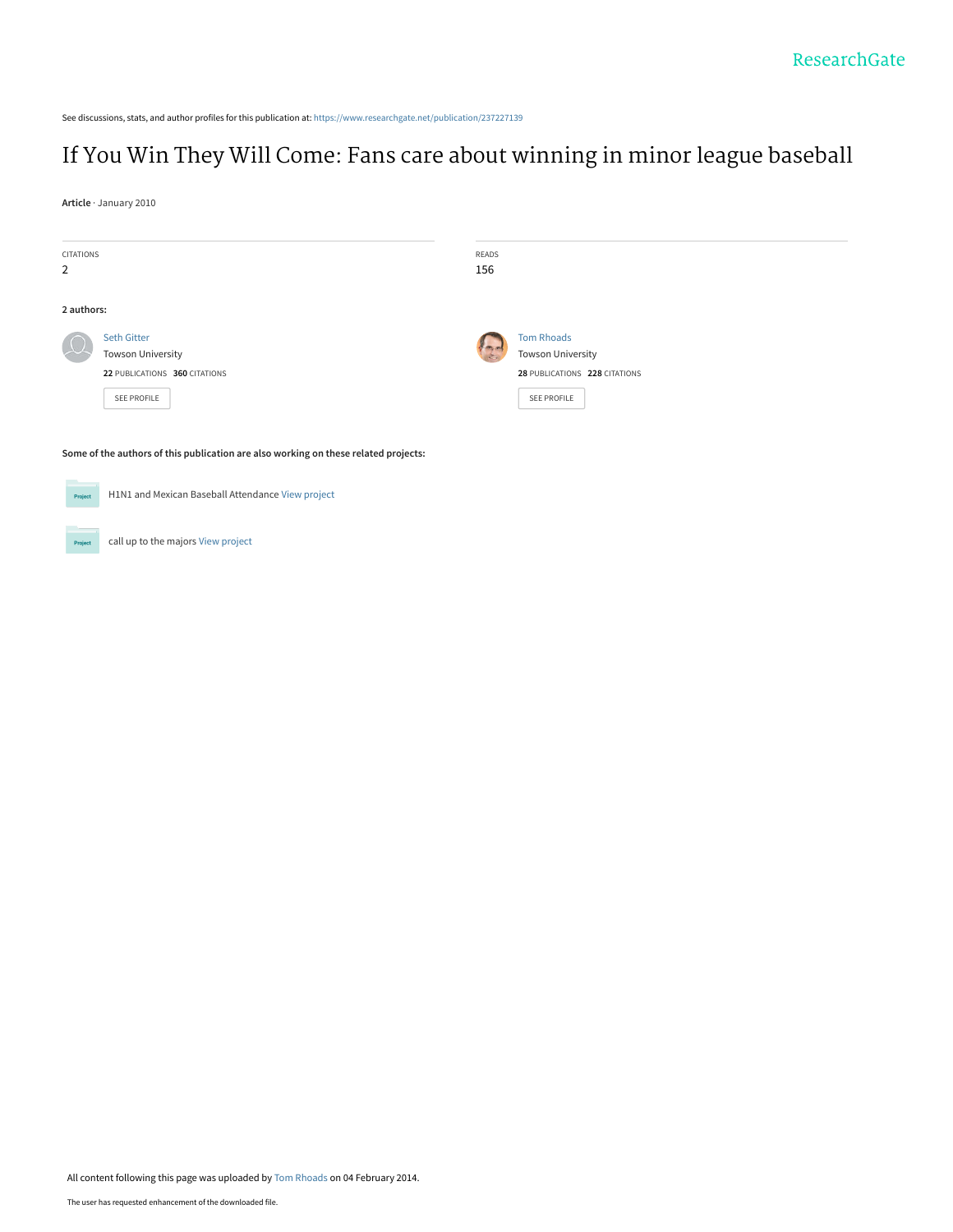## If You Win They Will Come:

## Fans care about winning in minor league baseball<sup>\*</sup>

Seth R. Gitter

and

Thomas A. Rhoads

Department of Economics Towson University Towson, MD 21252

August 20, 2008

Abstract: *The established literature and prevailing industry wisdom suggest that unlike other sports, minor league baseball attendance is not strongly tied to team performance. The results of this paper counter this claim by showing a strong relationship between a minor league team's winning percentage and their attendance. The empirical analysis takes advantage of a unique data set with over 2,000 team-year observations encompassing all A, AA, and AAA teams between the years 1992 and 2006. Consistent with previous research on minor and major league baseball we find that at AA and AAA, team homeruns are positively related to team attendance. Finally, we examine the relationship between minor league teams and their Major League Baseball (MLB) affiliate. For the most part, minor league baseball teams serve to train young players for their MLB affiliate, but our results suggest MLB team characteristics impact their minor league affiliate's attendance. We find a positive relationship between the price of attending an MLB game and their affiliated minor league team's attendance, which suggests the two products are substitutes.* 

 $\overline{\phantom{a}}$ 

<sup>\*</sup> The authors would like to thank participants at the 2008 meetings of the Western Economic Association in Honolulu for their valuable comments and suggestions, Sean Foreman for assistance in obtaining the data and the Towson University Economics Department for funding. The authors can be contacted at [\(sgitter@towson.edu\)](mailto:sgitter@towson.edu) and [\(trhoads@towson.edu\)](mailto:trhoads@towson.edu).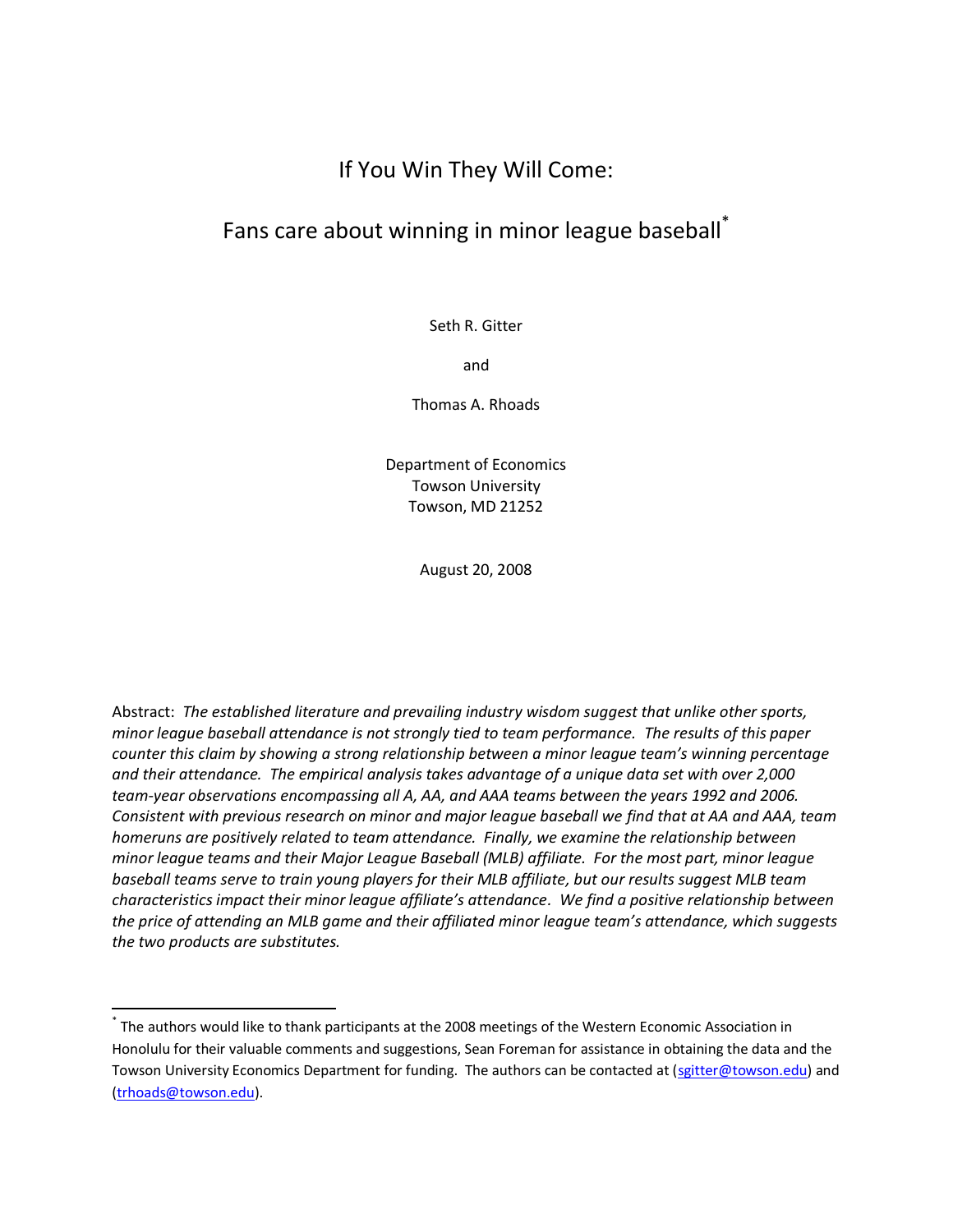*I've been doing this for about nine years now and I've been around some winning teams and I've never seen the attendance increase or decrease any more than 2%. The actual team on the field usually doesn't make a difference.*

-Pat Day, General Manager of the Lansing Lugnuts (Class A affiliate of the Toronto Blue Jays)<sup>1</sup>

#### **I. Introduction**

 $\overline{\phantom{a}}$ 

Prevailing industry wisdom suggests that attendance at minor league baseball games is not dependent on the quality of the team on the field. For many years, minor league baseball teams have served as player development grounds for their Major League Baseball (MLB) affiliate; player development has often taken precedence over winning at the minor league level. As a result, minor league attendance trends are generally ignored. And with minor league baseball teams often noted more for the creativity of their promotions department in attracting fans to the game, the assumption that fans are not responsive to the success of a minor league team is perpetuated. Empirical evidence even confirms the prevailing wisdom, as Siegfried and Eisenberg (1980) estimated demand for minor league baseball and found no impact of winning on attendance.

But MLB fans are noted for positively responding to winning a pennant (Noll 1974, Baade and Tiehen 1990) and to winning regular season games (Horowitz 2007). For minor league baseball fans to behave in a significantly different way than fans of MLB suggests they are drawn from a different population and have different underlying characteristics driving their behavior. We contend this is not likely. Instead, we offer that minor league baseball fans are indeed responsive to the success of a minor league baseball team just as fans of MLB are responsive to the success of a major league team.

We take advantage of what is perhaps the largest data set assembled to date to examine attendance characteristics of minor league baseball fans. We include data for minor league baseball attendance for 2076 team/year observations from 1992 to 2006. Every minor league team at the A level

 $^1$  Taken from an interview with Hardballtimes.com (26 December 2007) [http://www.hardballtimes.com/main/article/an-interview-with-a-minor-league-general-manager/;](http://www.hardballtimes.com/main/article/an-interview-with-a-minor-league-general-manager/) accessed 19 August 2008.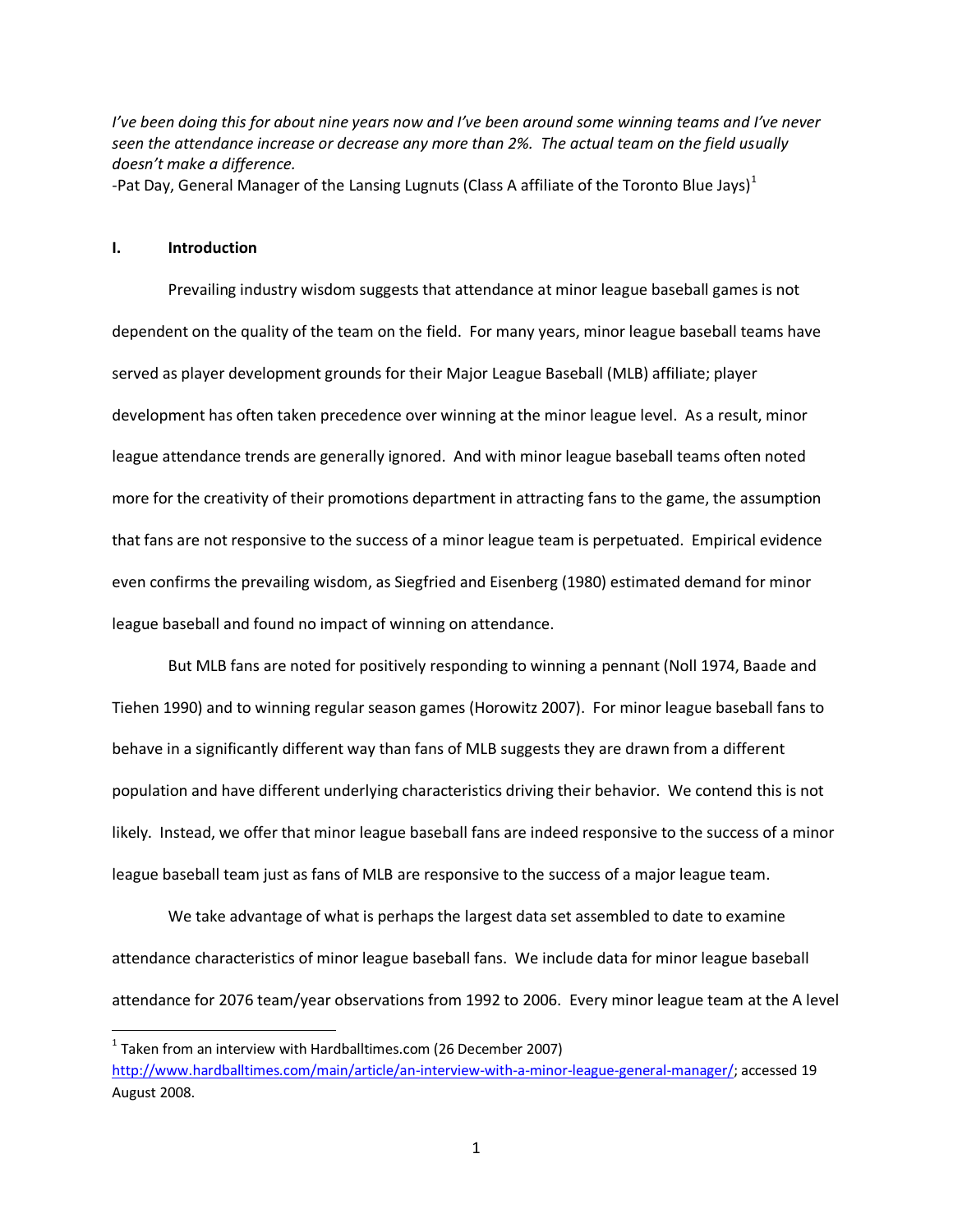and above in existence during this time period is included in the data set. This unique data set provides benefits to our analysis that heretofore have not been possible because other studies of minor league baseball attendance suffer from potentially unreliable or insufficient data to draw reliable conclusions. Siegfried and Eisenberg (1980) rely on self-reported data from 27 different minor league teams over a five-year period. This data is likely to suffer from selection bias and only 86 team-year observations are represented in this survey data. In another study, Gifis and Sommers (2006) are able to include lots of detail in their data but can only look at one team for one year.

Using this rich data set, we get results that differ from the existing baseball literature but compare well with the results for minor league and junior hockey (Winfree and Fort 2008). Because our results differ from the baseball literature, we provide a test of fan behavior to determine if minor league baseball fans are similar to MLB fans. Specifically, we examine how the success of the MLB affiliate affects attendance for a minor league team. Each minor league baseball team is affiliated with exactly one MLB team. Each MLB team is currently affiliated with a number of minor league teams; from higher quality to lower quality, these affiliations include exactly one AAA team, one AA team, two A teams (one high A and one low A) and at least two Rookie teams. While the MLB affiliate pays players' salaries, the minor league team pays for all the other expenses of running the team. Affiliations between minor league teams and MLB teams are contracted and can change and vary in length. The design of minor league baseball suggests a fairly strong association between the minor league team and the MLB affiliate.

We examine fan attendance at professional baseball games in this study. Many times, MLB teams and their minor league affiliates are located in relatively close proximity, giving baseball fans a choice of professional baseball games to attend. While the level and quality of play can be quite different between minor league baseball and MLB, baseball fans generally enjoy going to any ballpark to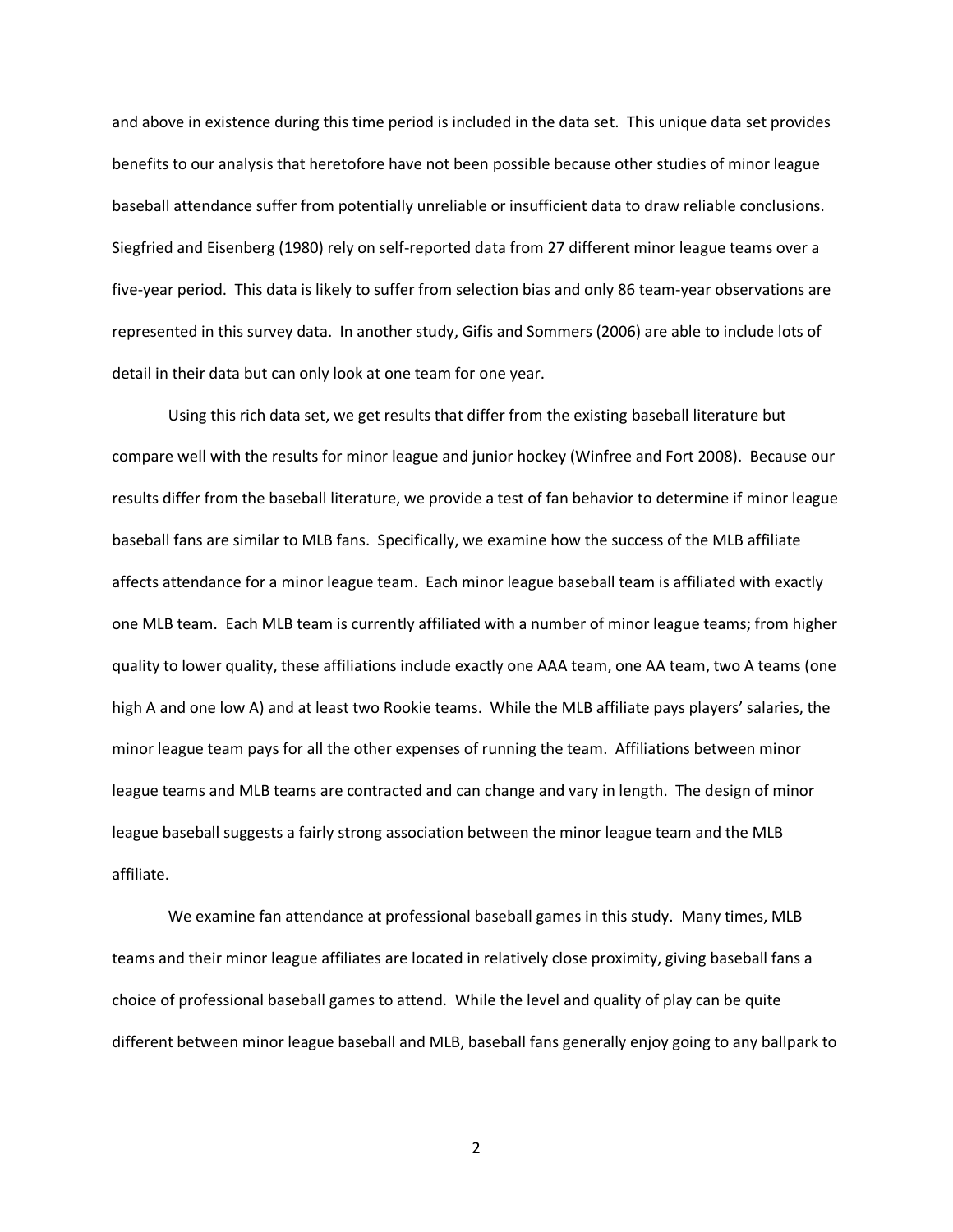enjoy any ballgame.<sup>2</sup> In fact, for families with young children, there may be no significant difference in the quality of the experience at the stadium between MLB and minor league baseball games except that minor league baseball games often can be experienced at a lower price. Further, because the minor league team is where future stars of the MLB affiliate generally get their start, fans often desire to watch these games to see the young players develop their skills. These unique features linking minor league baseball teams with their MLB affiliate provides the chance to investigate whether an MLB affiliate serves mainly as a substitute or complement to a minor league baseball team.<sup>3</sup> Our data allows us to estimate the extent to which this kind of relationship exists while providing a test of fan behavior.

The primary aim of this paper is to therefore carefully measure the effect of success of minor league baseball teams on attendance. We further test the robustness of these findings by probing the impact that proximity to and success of the MLB affiliate has on the demand for minor league baseball. In doing so, we are able to present a fairly full picture of the typical minor league baseball fan that is responsive to MLB ticket prices and does not seem to ignore the possibility that the presence of the major league affiliate could be either a substitute or a complement.

We find that fans of minor league baseball respond positively to the success of a minor league baseball team just as fans of MLB do. Moreover, by including the price of attending an MLB game, we find that minor league baseball fans appear to be deliberate in making decisions to attend games when accounting for the proximity to and success of the major league affiliate. In providing detailed insight to the behavior of minor league baseball fans using a rich data set, our paper gives useful information that

 $\overline{\phantom{a}}$ 

 $2$  We suggest that baseball fans treat MLB and minor league baseball games as close substitutes just as Fort and Quirk (1999) suggest that NFL and big-time college football and Winfree and Fort (2008) find that NHL and minor and junior hockey league teams are close substitutes.

 $^3$  Some MLB teams are located close to both affiliate and non-affiliate minor league teams. We only examine affiliate minor league teams as there likely are synergies that fans recognize and respond to with affiliates—they are primarily developmental grounds for young players of the MLB team—that are not present with non-affiliates. Therefore we assume non-affiliate teams may serve as a substitute but not as a complement to the MLB team.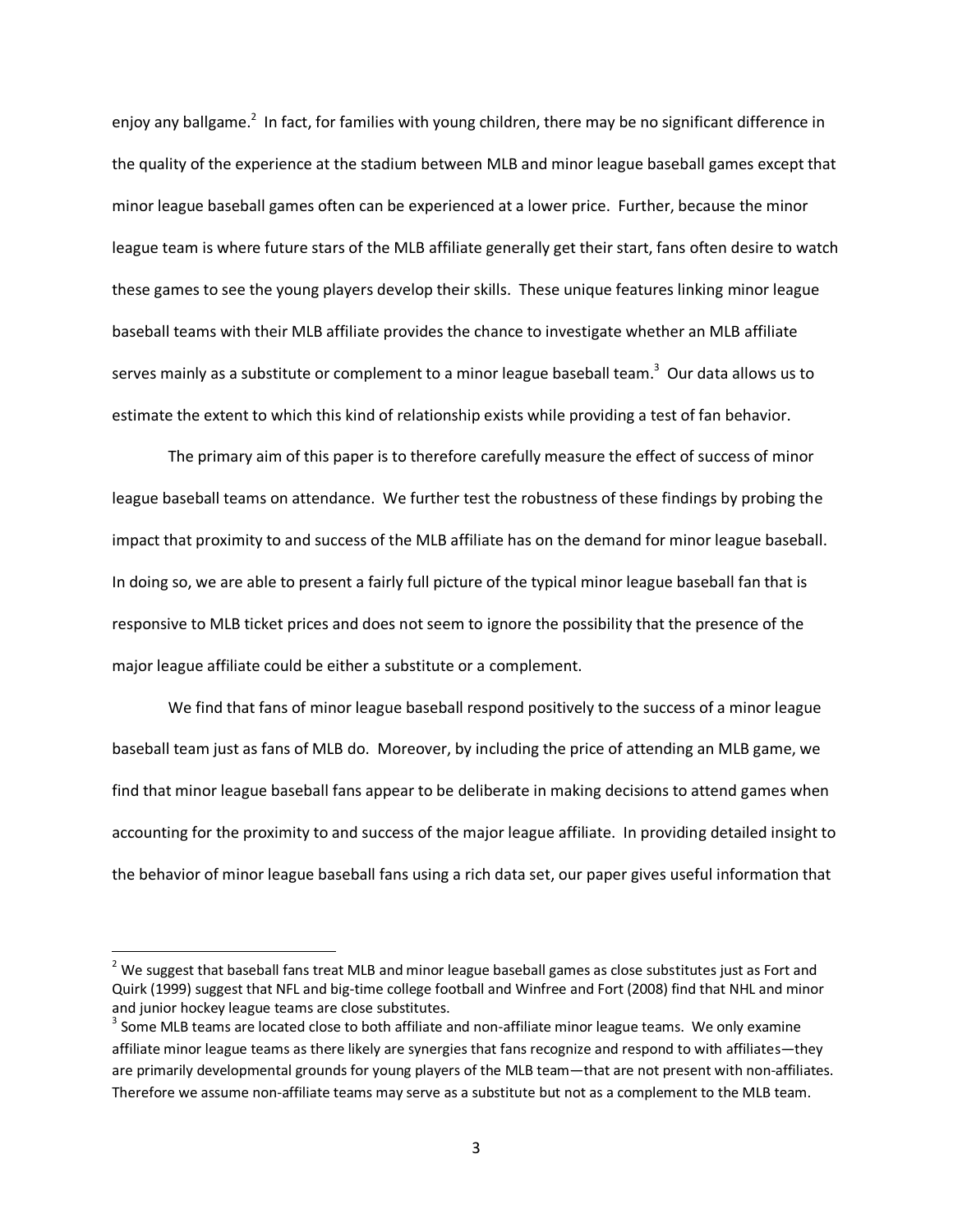can aid baseball executives in deciding where to locate minor league affiliates and could suggest some marketing strategies that are consistent with revealed fan behavior.

The remainder of this paper is structured as follows. Section 2 provides a link to the literature, noting the strong connection between minor league and MLB fan behavior. Section 3 describes the data and presents a simple model of minor league baseball attendance. Empirical results and a discussion of these results are given in section 4. Section 5 concludes.

#### **II. Literature Review**

Starting with Rottenberg (1956) and Noll (1974), demand estimation, labor issues and stadium funding and location decisions have attracted a lot of attention in MLB research; the same is true in the minor league baseball literature. Siegfried and Eisenberg (1980) model the demand for minor league baseball, Gifis and Sommers (2006) determine the impact of promotions on minor league baseball attendance, Krautmann et al (2000) examine minor league training costs of MLB players, Davis (2006, 2007) looks at location decisions of minor league baseball teams, and Colclough et al (1994) estimate the economic impact of building a minor league baseball stadium.

We focus on demand estimation for minor league baseball here. Horowitz (2007) provides a lengthy inventory of many of the things that have been found to impact MLB attendance. Beginning with Rottenberg's (1956) modeling of attendance at MLB games and Noll's (1974) more general modeling of attendance at professional sporting events, winning is among the first items found to bring more fans to MLB games. While less attention has been placed on estimating demand for minor league baseball, the emerging story in describing attendance for minor league baseball is that fan demand does not appear to be driven by the same things in MLB as in the minor leagues. Other than an affinity for seeing more homeruns in both leagues (Siegfried and Eisenberg, 1980 and Greenstein and Marcum,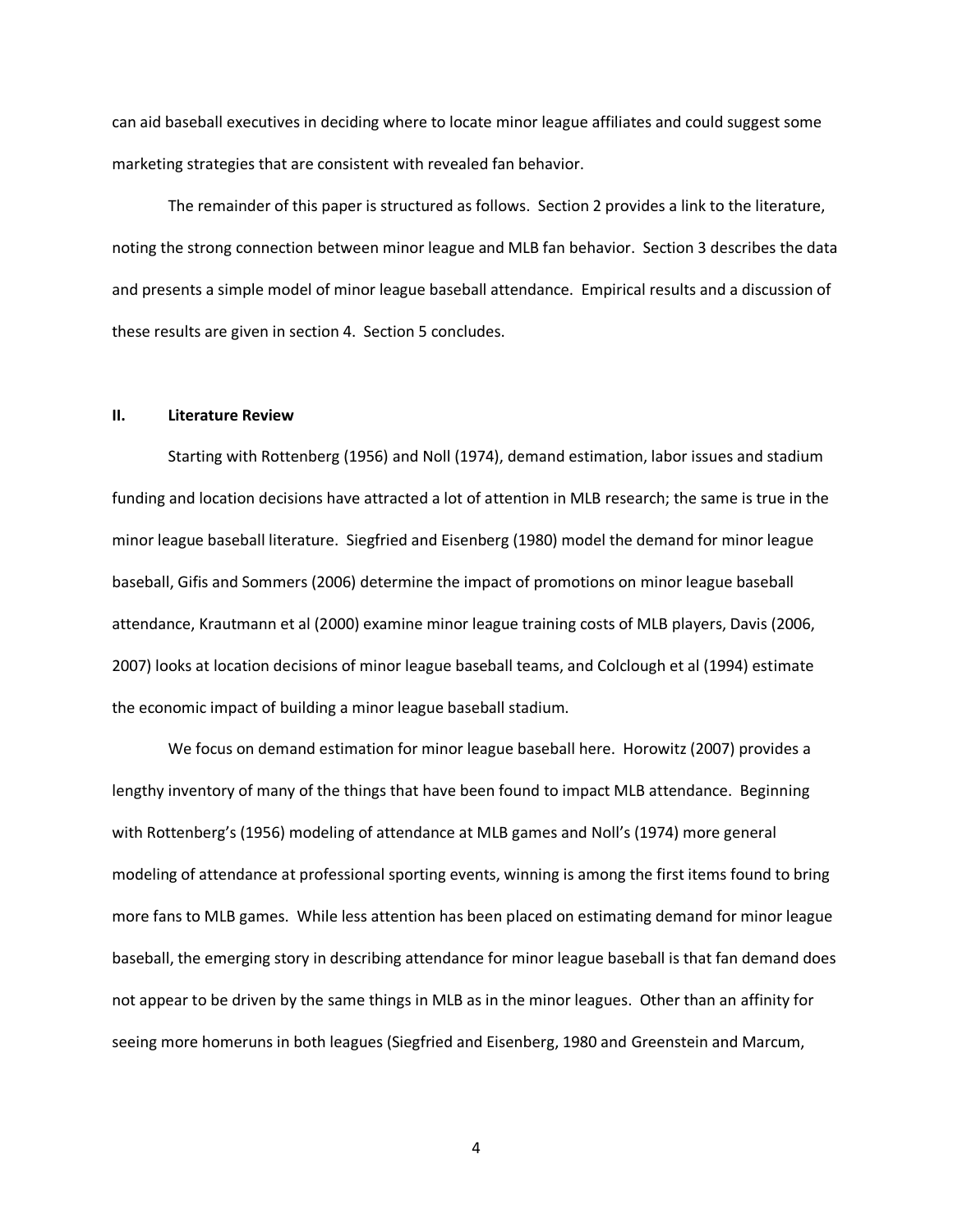1981), very little overlap exists in the direction and magnitude of attendance factors for MLB and minor league baseball (Gifis and Sommers 2006).

Perhaps expecting to see characteristics mirroring that found in MLB, Siegfried and Eisenberg (1980) note, "surprisingly, winning has no effect on attendance" in minor league baseball. This result may have helped solidify the perception that minor league baseball's role is mainly to prepare players for the MLB parent team (Siegfried and Eisenberg 1980) and to provide fans with a link to baseball's simple roots (Gifis and Sommers 2006). In Moneyball, Lewis (2003) offers that fans of a low-payroll, star-deprived MLB team like the Oakland A's can respond positively to winning, suggesting the same may hold for minor league baseball teams.

Siegfried and Eisenberg (1980) conclude that winning has no affect on minor league baseball attendance, contrasting Noll's (1974) finding for all the major North American professional sports leagues. Their model is estimated using sample survey data that includes only 86 team/year observations from 27 different minor league teams over the 1973-1977 period. We suspect there is selection bias in the data, as some of the teams in the sample were not in existence for very long before the time period studied. For example, Elizabethton began operations in 1974, Midland in 1972, and Asheville disbanded from 1972 to 1975. A honeymoon effect may be at work for each of these teams, suggesting that attendance and winning for these teams are unrelated for at least a part of the 1973- 1977 time period. Perhaps the richer and longer data set that we have could more precisely tease out those characteristics affecting demand for minor league baseball without running into problems of selection bias.

A casual observation of MLB's ticket prices, number of teams and length of season together suggest there may be viable competitors to MLB (Bradbury 2007). Winfree et al (2004) note that new MLB teams that move close to an incumbent MLB team are a substitute and take fans away from the incumbent. Noll (1974) finds evidence that more sports teams in a city will serve as substitutes for an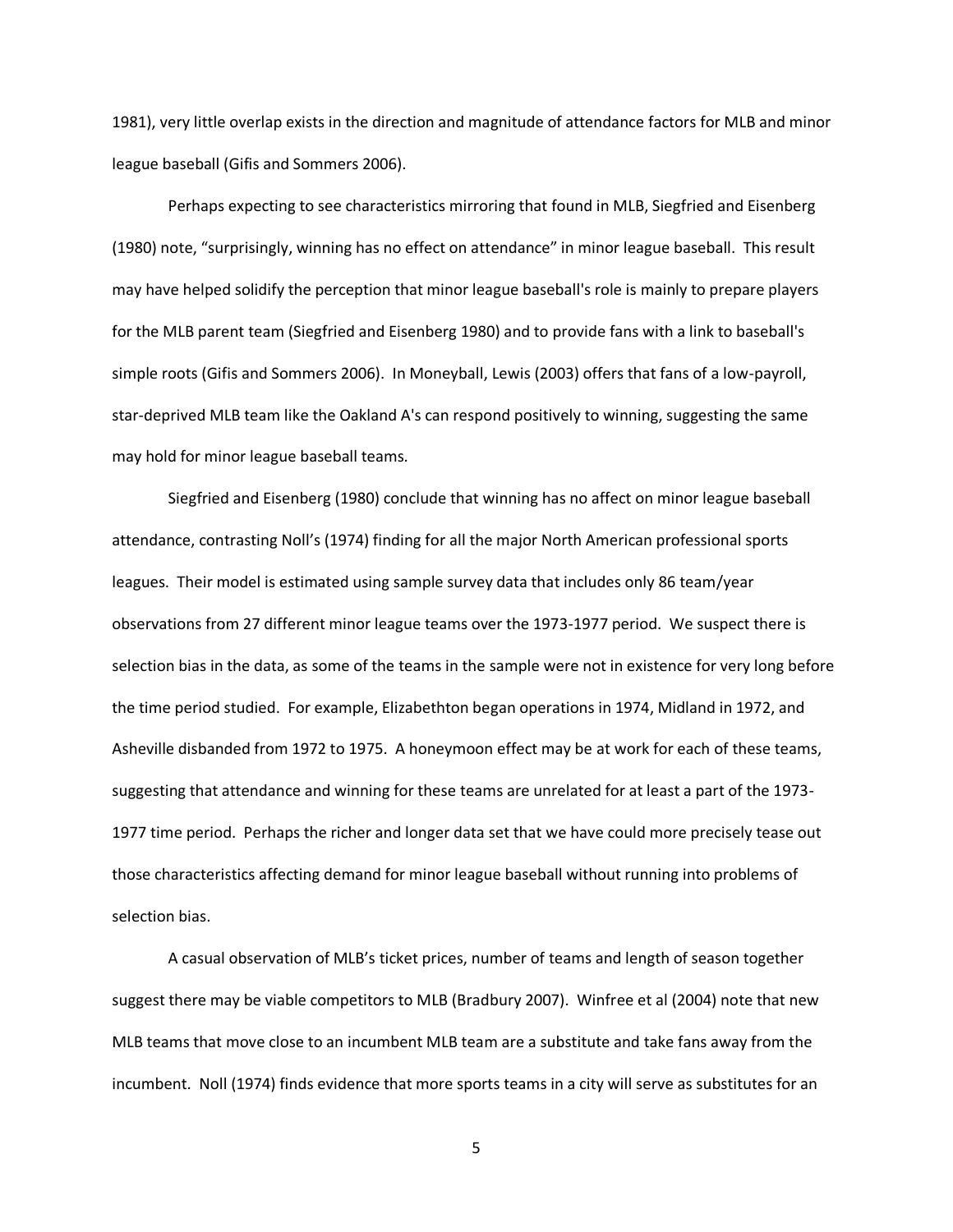MLB team. These results suggest that the presence of an MLB team close to a minor league team would likely serve as a substitute for the minor league team. But there is the possibility that this same MLB team could serve as a complement to the minor league team because many fans want to watch players on the minor league team's roster develop into the future stars of the MLB affiliate. The better the MLB affiliate does, the more desire there is to see the future stars of that team. Additionally, there is enhanced fan loyalty, so fans will want to support all levels of the MLB organization. Determining whether fans of minor league baseball treat MLB baseball as a substitute or complement allows us to observe more closely the behavior of these fans. We now move to the next section that describes the data and sets up our model.

#### **III. Data Description and Econometric Model**

If minor league baseball fans have the same preferences as MLB fans, then minor league baseball per game attendance should rely on the quality of the minor league baseball team. Additionally if these fans are from the same fan base minor league baseball attendance may also depend on the availability, quality, and price of MLB substitutes (Winfree et al 2004). However, there may also be complementarities between MLB and their minor league baseball clubs if fan loyalty increases demand for minor league baseball through success of the MLB team. We follow the framework established in Rottenberg (1956) and Noll (1974) and reinforced in Winfree and Fort (2008) in setting up our model of minor league baseball per game attendance. The model takes all three of the aspects noted above into account and incorporates team specific characteristics such as minor league ticket prices, income, and population in a minor league team fixed effect (see Winfree and Fort 2008):

(1) 
$$
MilB\text{ Attend} = F\begin{pmatrix}MilB\text{ Team Characteristics}, MilB\text{ Quality}, MLB\text{ Quality},\\Mls\text{ Price}, MLB\text{ Availableity},\text{Complementarities}\end{pmatrix}
$$

We use data from two sources. The first source provides attendance data for minor league baseball and MLB teams from the years 1992 to 2006 (Sports Reference LLC, 2007). In the data set there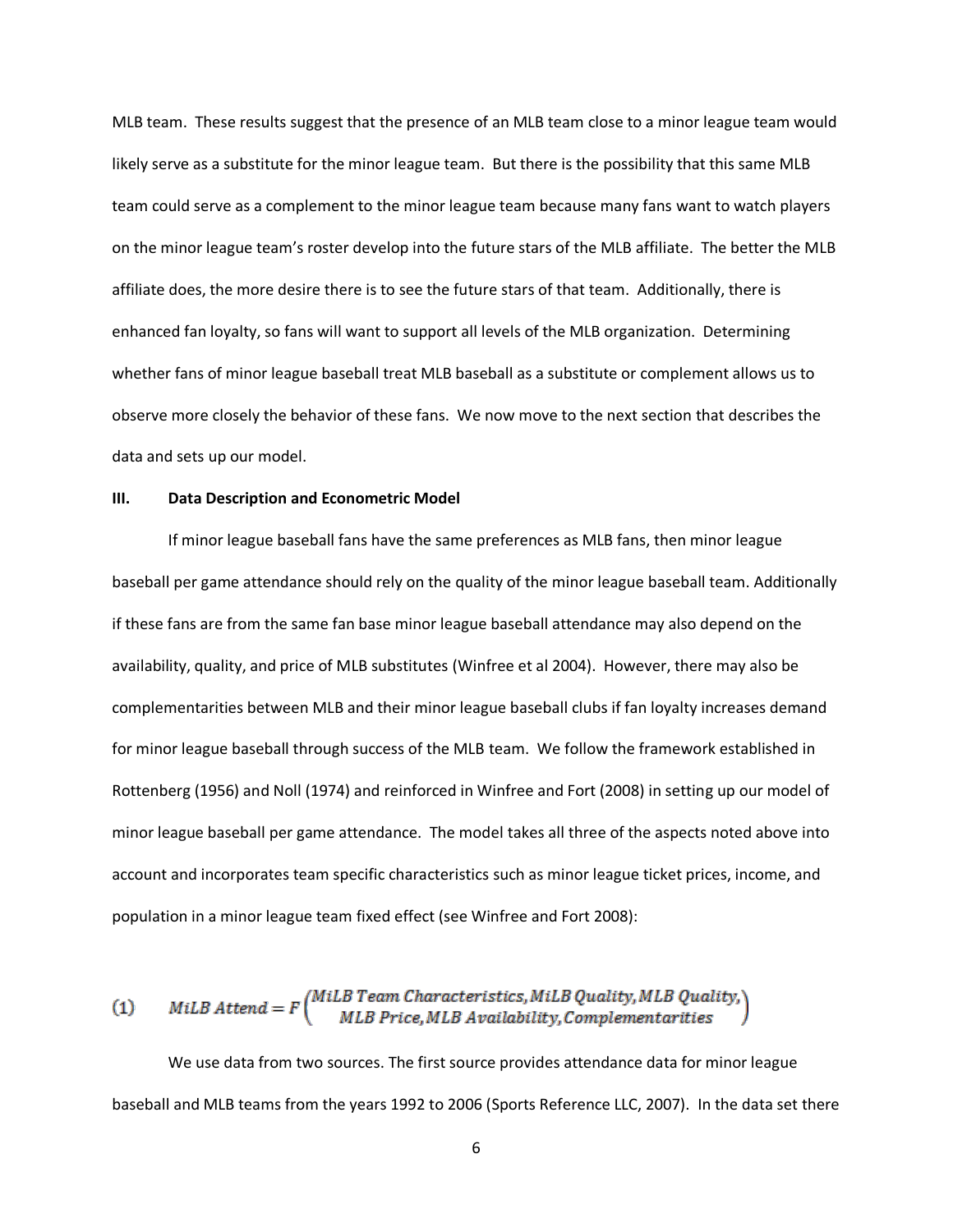are 2076 minor league baseball team/year observations. Previous studies of minor league baseball attendance have used survey data or single team attendance. This data set is extremely robust as it includes data on all minor league teams from A-AAA for every year in the sample. The second source of data is the Fan Cost Index collected by Team Marketing Report, which is a basket of goods that a typical family of four might purchase while attending a game.<sup>4</sup> The Fan Cost Index data is available for every MLB team from 1992 to 2006 but is limited to only 63 team/year observations in 2005 and 2006 for minor league teams. Because the minor league ticket price data is only available for 3% of the observations we cannot include ticket prices for the minor league teams. Instead, like Winfree and Fort (2008), we include team fixed effects to capture minor league baseball ticket prices.

The dependent variable of interest is average per game home attendance for a minor league baseball team (MiLB\_Att).<sup>5</sup> At this point it is worth noting that there are four levels of minor league baseball: Rookie, A, AA, and AAA. As players improve they generally move up levels from Rookie to A, AA, and AAA in that order. Therefore, player quality generally is better at higher levels of minor league baseball. Additionally, there is a relationship between location and level (Davis 2006). AAA teams are generally located in mid-sized cities (e.g., Portland (OR), Sacramento (CA), Columbus (OH), and Buffalo (NY)), while A level teams are located in smaller cities (e.g., Cedar Rapids (IA), Macon (GA), South Bend (IN), and Rancho Cucamonga (CA)). Additionally at the lower levels team location is also determined by membership in a league. The leagues are generally clustered in an area of one or a few states for lower levels (e.g., California League, Midwest League, or Texas League) while in AAA teams are spread throughout the US. To control for regional variation and differences between leagues we include league

 $\overline{a}$ 

<sup>&</sup>lt;sup>4</sup> TMR's Fan Cost Index tracks the cost of attendance for a family of four. The FCI includes: four average-price tickets, four small soft drinks, two small beers, four hot dogs, two game programs, parking, and two adult-size caps.

 $^5$  Average per game attendance is calculated by total attendance/(.5\*total games). The data set has home attendance data and while it has total (home and away) games, we do not know the exact number of home games, but barring cancelled games, half of all games should be played on the road and half at home.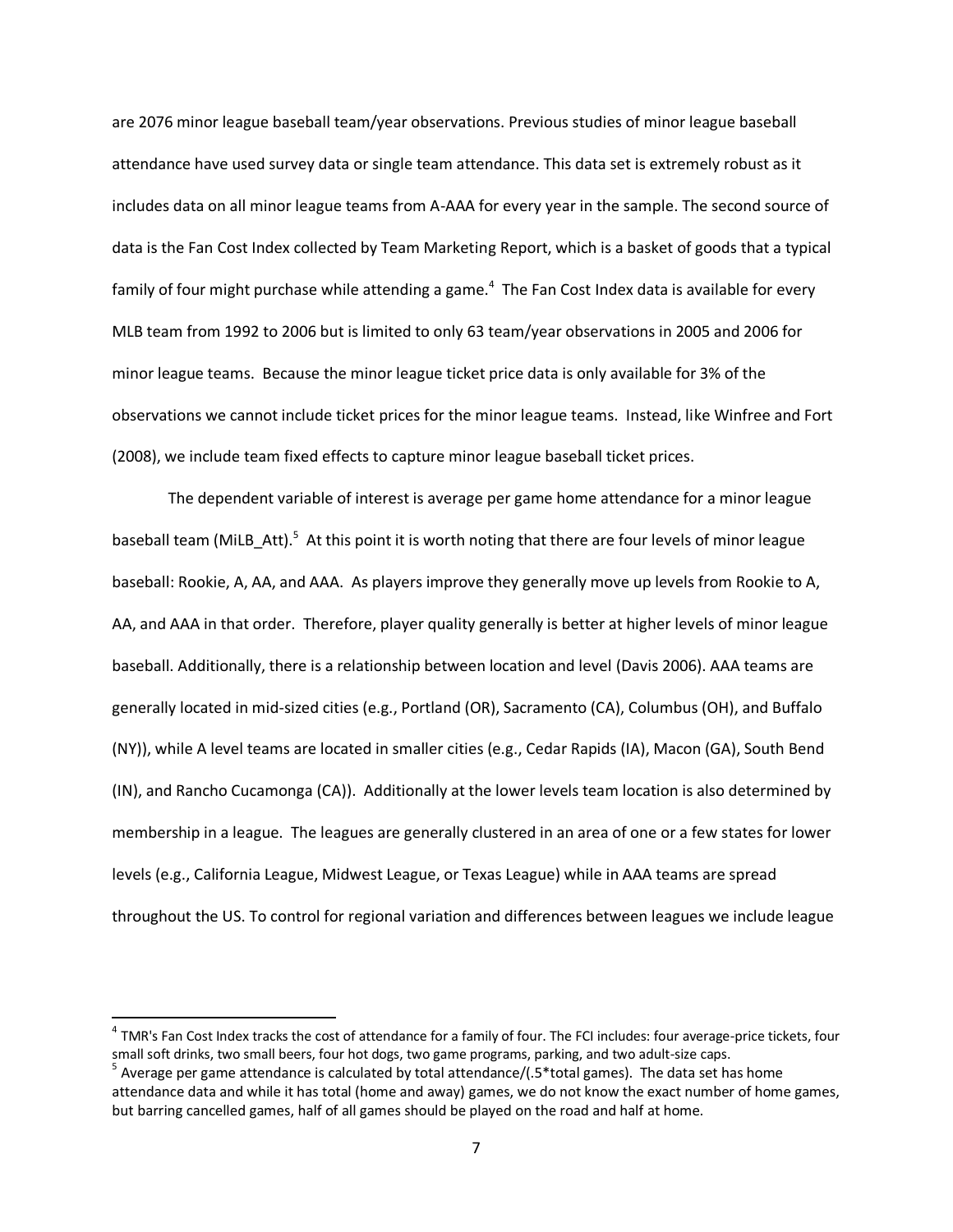dummies. This measure should also proxy for regional factors that might influence demand for minor league baseball such as the percentage of baseball fans and income.

We utilize data from the three highest levels (A-AAA), as data on Rookie league attendance is only partially available.<sup>6</sup> Below Figure 1 shows the average home attendance for three levels of minor league baseball and MLB by year. A few trends of note emerge. First, in general minor league baseball attendance has risen over the examined period in all three levels. In the sample period (1992-2006) per game attendance has increased 75%, 40% and 20% in levels A, AA, AAA, respectively. MLB attendance has returned to its 1994 peak, the year of the baseball players' strike which cancelled the end of the 1994 season and beginning of 1995 season. The second obvious relationship is the difference in attendance between the levels, with lower levels having lower attendance. On average A level attendance per game has been about 60% of AA and 40% of AAA. Given the differences in attendance levels, we provide separate estimations by level to avoid possible heteroskedastic results. Additionally we include year fixed effects to control for the rising attendance in all levels of minor league baseball and MLB through the time period studied.<sup>7</sup>

We now turn to a discussion of the independent variables. The descriptive statistics for all of the independent variables are listed in Table 1. As previous works have shown, MLB team performance is a strong indicator of attendance for MLB teams. Therefore, it is likely minor league baseball team attendance is tied to winning of the minor league baseball team. To control for this possibility, we include minor league baseball team winning percentage (Win %). Since each game is a zero-sum game, the average winning percentage is 50%. The standard deviation is about .07. Winning percentage varies

 $\overline{\phantom{a}}$ 

 $^6$  Level "A" is divided into high A and low A. An examination of attendance between these divisions does not show a substantial difference between the variation of A level minor league baseball. We therefore group them into one level.

 $^7$  A separate model not reported here that replaces year fixed effects with MLB team fixed effects yields results that are not substantially different, with the exception of the relationship between the cost of attending an MLB game and minor league attendance, which have both been increasing over time.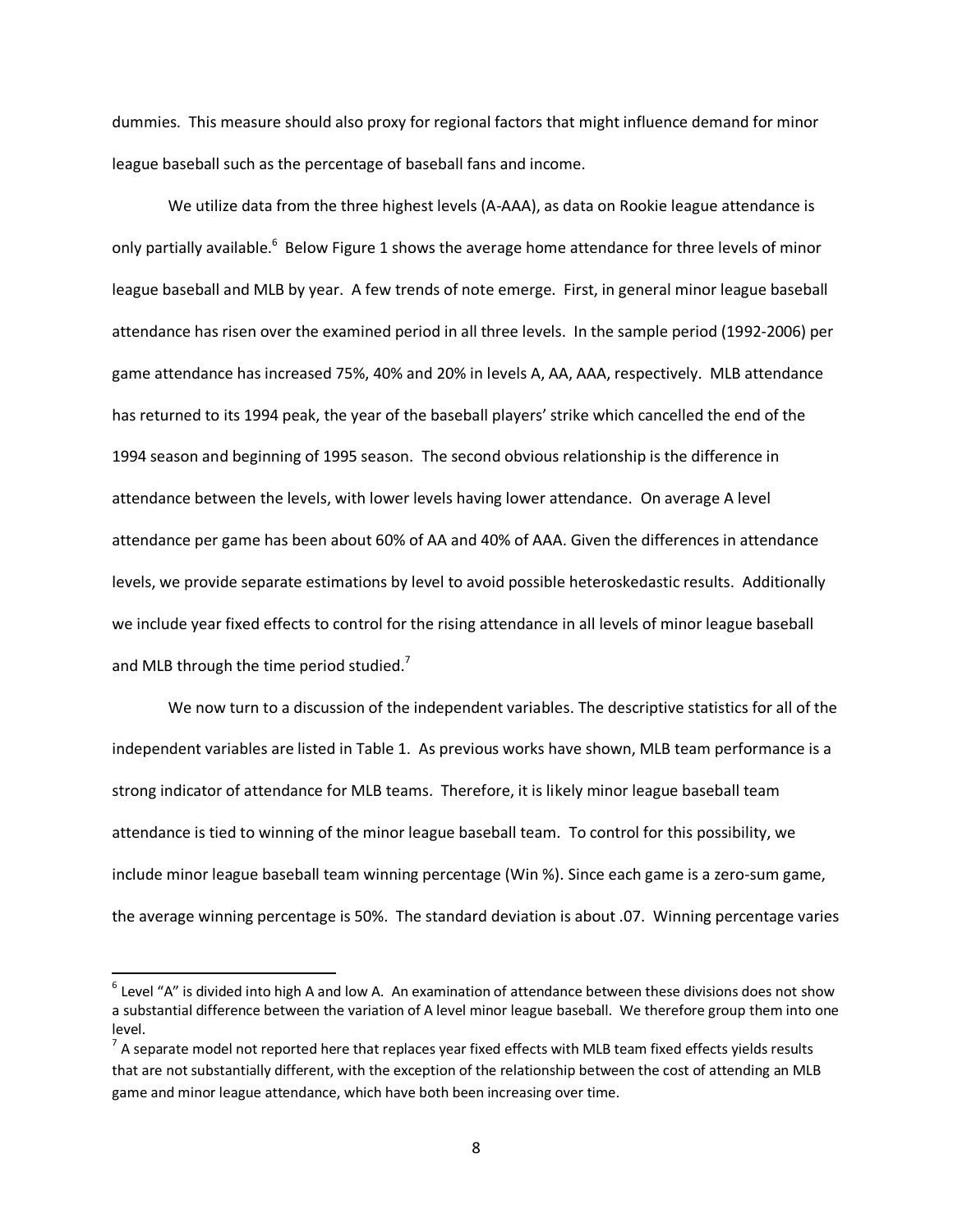more at the A level with a standard deviation of winning percentage of .075, while the standard deviation of winning percentage is closer to .06 for both AA and AAA. For comparison the MLB standard deviation of winning percentage was .07. Additionally, Siegfried and Eisenberg (1980) and Greenstein and Marcum (1981) suggest that fans not only like to see their team win, but also enjoy homeruns. To account for this, we include minor league baseball team homeruns (Homeruns) as an independent variable.<sup>8</sup> The average for the sample was 92 homeruns, with the three levels, A-AAA, having averages of 74, 106, and 132 respectively. Like MLB, the number of minor league baseball home runs has increased over the observation period, although there was some decline in 2006, the final year of the observation period.

We begin the analysis with a simple regression equation (2), which estimates minor league team variables on the average per game minor league baseball attendance (MiLB\_Att) for team i in year t. As suggested above, attendance will be determined by team winning percentage (Win%) and team homeruns (Homeruns). Additional controls are added for league dummies and year fixed effects. Both sets of controls are a series of binaries indicators that equal 1 if team i is in league j or the observation is in year  $t.^9$ 

$$
\bullet \quad \text{Milb\_ATT} = \beta_{0} + \beta_{1} \text{Win\%} + \beta_{2} \text{Homerunst} + \sum_{j=1}^{j=n} \text{LeagueDummy}_{j} + \sum_{i=192}^{3000} \text{Year} + \varepsilon_{ii}
$$

 $\overline{\phantom{a}}$ 

Each minor league team is associated with a major league affiliate. The MLB team selects players for its minor league baseball team and makes decisions in terms of movement of players between teams in the organization. We now turn to our second analysis, where we examine the impact of the MLB affiliate on their minor league team. First, we test if MLB is a substitute or complement to

 $^8$  The homeruns variable measures both homeruns hit at home and on the road. Although fans may care more about homeruns hit at home than total homeruns, our data set contains only total homeruns. Total homeruns should be highly correlated with homeruns hit at home.

 $^9$  Previous works such as Winfree and Fort (2008) use a log-linear model to calculate elasticities. We opt to use a linear model to make the comparison in magnitude of changes between leagues easier. The results of the loglinear model are not substantially different in terms of statistical significance or magnitude.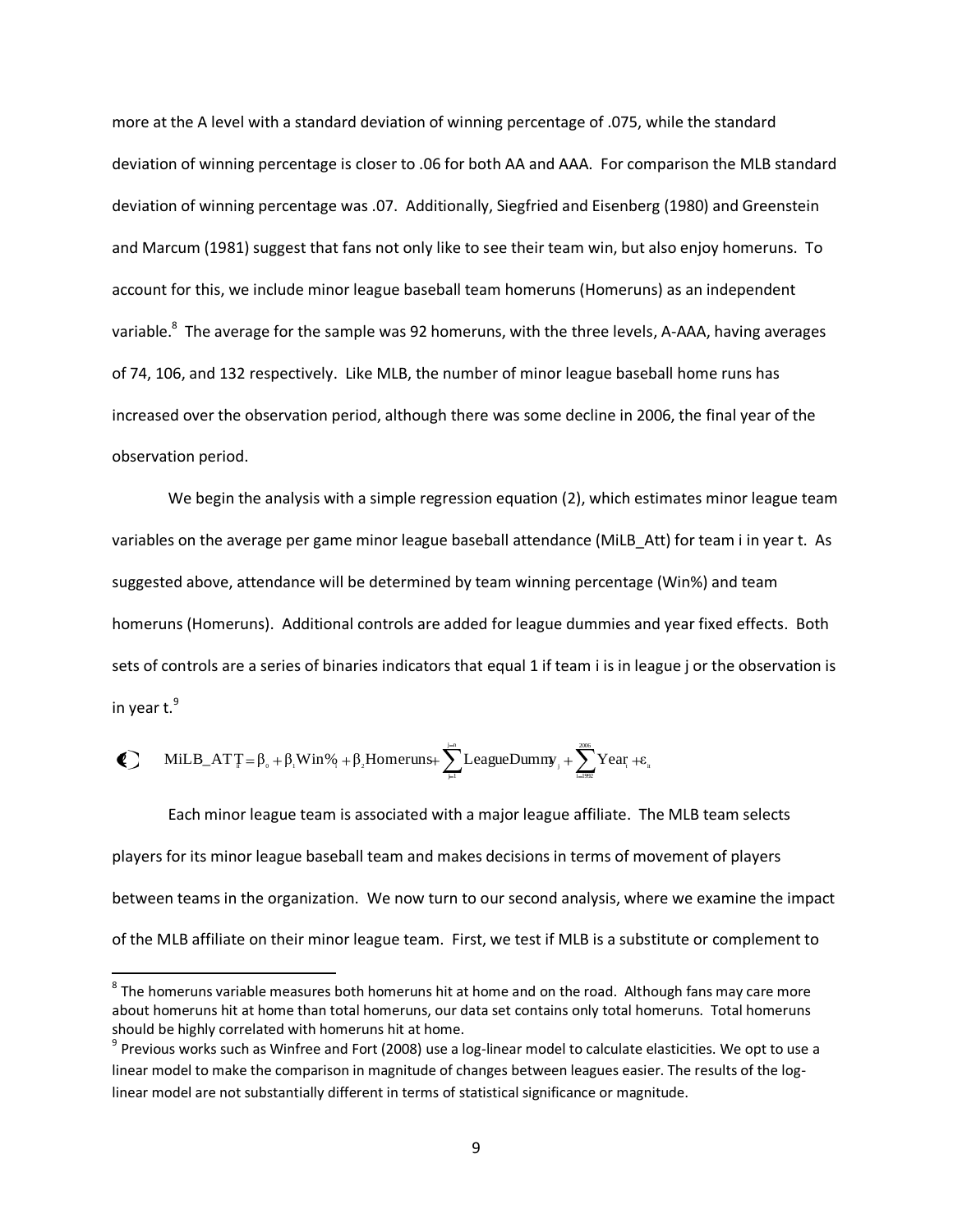probe the preferences of minor league baseball fans. For each teams' MLB affiliate, we include a measure of the cost of attending an MLB game called the fan cost index (MLBcost). The fan cost index is a yearly measure of a basket of goods that a typical family of four might purchase at MLB games including tickets, parking, concessions and souvenirs. We convert the index into real terms using constant (1982-1984) dollars from the CPI. The fan cost index measure has been used elsewhere in the literature to control for the prices of the ancillary purchases associated with attending a major league baseball game (Clapp and Hakes 2005). The basket from the fan cost index averaged \$126 in nominal terms for the sample. Over the sample period the MLB cost index has gone up 37% in real terms with an average real growth rate of over 2% per year.

A minor league baseball team is many times located within the operating or television territory of its MLB affiliate, but as defined in the MLB Constitution, the size of these territories can be quite different across MLB teams. These territories effectively dictate how large each MLB team's home geographic area is. Some MLB home territories are quite large, so even though a minor league baseball team is within the MLB home territory, sometimes it can be very far away from the home MLB affiliate. Thus, proximity of the minor league baseball team to its MLB affiliate will be expected to impact attendance and MLB prices will likely be more important the closer the minor league team is to their MLB affiliate. For example the Detroit Tigers, an MLB team, have minor league baseball affiliates in Toledo, OH (AAA) and Grand Rapids, MI (A level). The Detroit Tigers are considered the home MLB team in both Toledo and Grand Rapids. The two cities are approximately 60 and 160 miles respectively from Detroit, meaning that local minor league baseball fans can attend an MLB game with relative ease, although it will likely be easier for fans in Toledo to attend a Tigers game in Detroit than fans in Grand Rapids. Even so, this is less likely to be the case for the Tigers' minor league affiliates in Lakeland, FL or Oneonta, NY where fans cannot easily drive to Tigers games.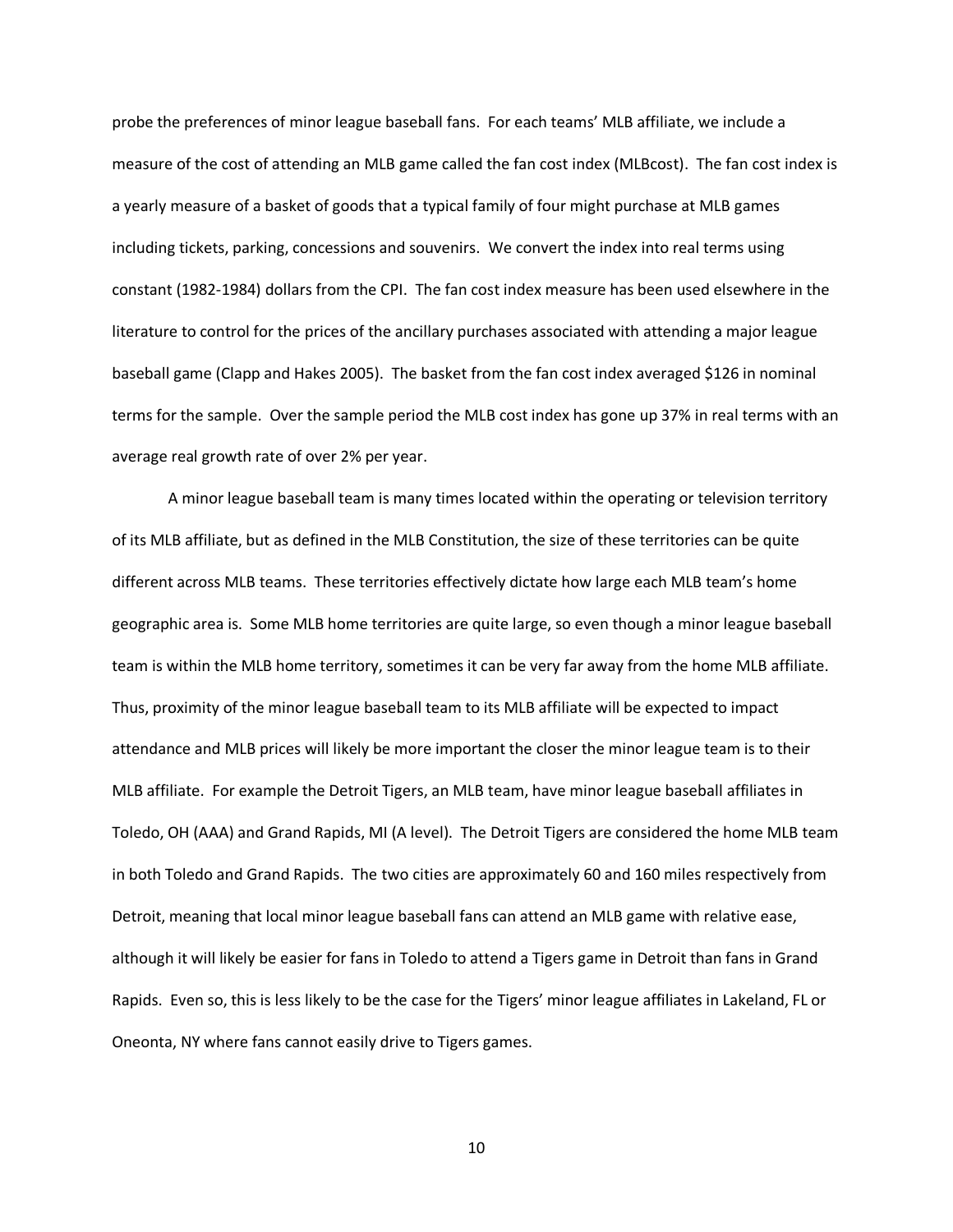To control for the impact of distance we include two binary dummy variables. The first (*Local)* is equal to one if a minor league team is less than 100 miles from the major league team affiliate. The second (*Regional*) is equal to one if the minor league team is less than 250 miles and more than 100 miles from their MLB affiliate. The reasoning for the two variables is that a fan within 100 miles (*Local =1*) might be able to leave work at 5pm and attend a night game on a week night starting at 7pm and still return home by midnight. This would be less feasible for a fan over 100 miles away. However, fans within 250 miles would be able to attend a game as a day trip. About 16% of the sample minor league baseball teams are less than 100 (*Local*= 1) miles away from their MLB affiliate, with minimal variation between the levels. Another 14% are less than 250 miles and more than 100 miles (*Regional* = 1) from the MLB affiliate with 8%, 16% and 27% from levels A-AAA, respectively. To test the substitutability for minor league baseball and MLB based on different distances between minor league baseball and MLB clubs, these distance variables are interacted with the MLB fan cost index. These variables are named MLBcost\*Local and \*MLBcost\*Regional, respectively.

To measure the quantity of the MLB team, the final variable of interest is MLB affiliate's per game attendance (MLB\_attend).<sup>10</sup> This measure is in thousands of fans per game and over the period MLB teams averaged around 29 thousand fans per game. Like the cost measure, this variable is also interacted with the two distance variables to test the impacts of demand for a local MLB and a local minor league baseball team. A second model is presented where MLB\_attend is replaced by the MLB affiliate's team winning percentage (MLBwin%). Given the strong link between wins and attendance, using wins may eliminate impacts of a new MLB stadium or other exogenous shocks to MLB attendance (e.g., weather, local economic factors, new MLB stadiums). With the above explained variables, we create a second regression equation that measures both minor league baseball and MLB affiliate

 $\overline{\phantom{a}}$ 

 $10$  A simple t-test shows that those minor league teams less than 100 miles away from their affiliate have statistically significantly higher MLB prices than those more than 250 miles away. A comparison of the 100-250 mile group is not statistically different from zero using a simple t-test.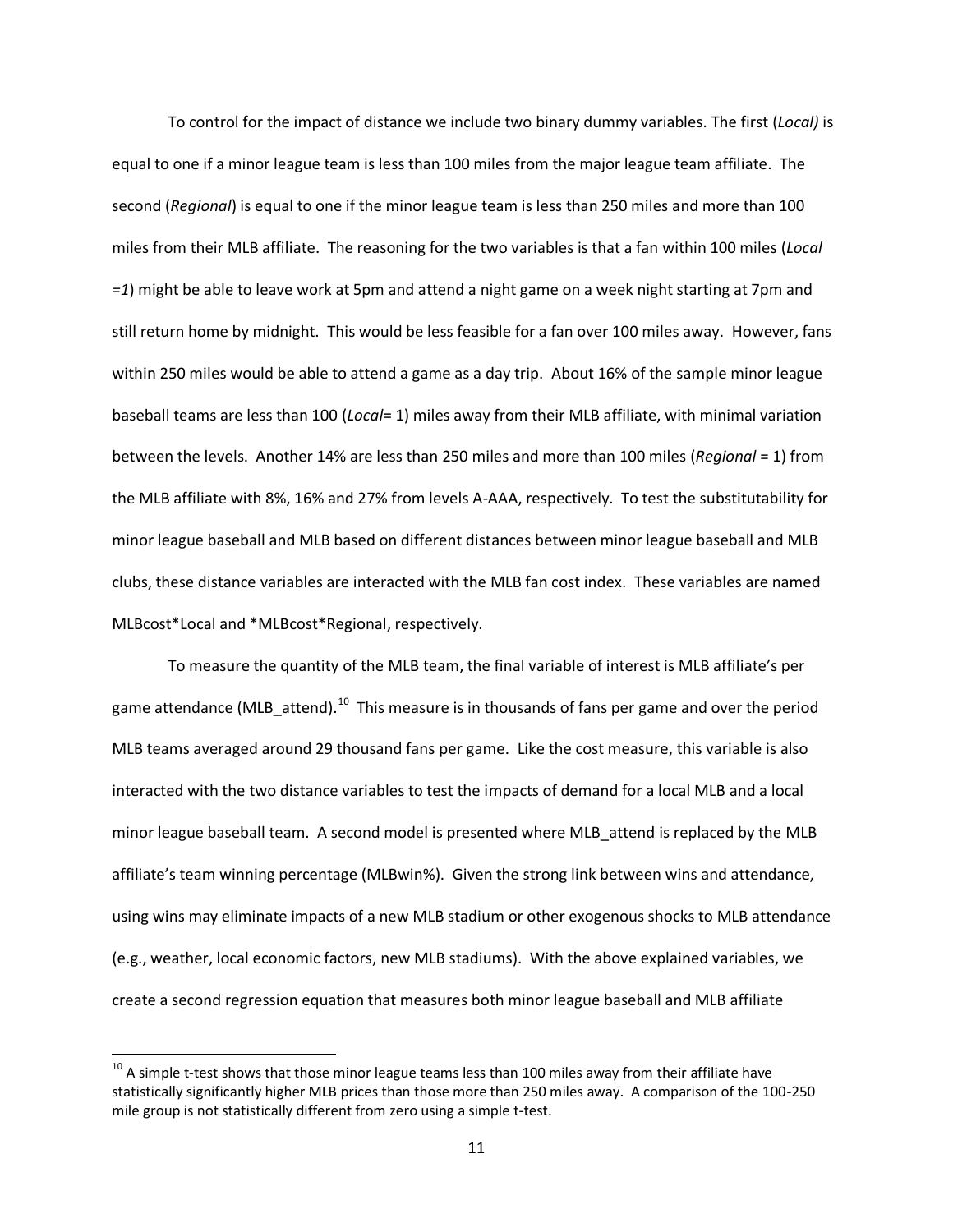impacts on minor league baseball per game attendance. Below, equation (3) shows the estimation equation that includes MLB data. The dependent variable of interest is attendance for minor league baseball team i in year t (*MiLB\_ATT*) predicted using characteristics of the minor league baseball team as well as their related MLB affiliate. As in the first model both models are estimated using year fixed effects and separately for each of the three minor league baseball levels. We estimate a third model where MLBattend is replaced by MLB team winning percentage

#### (MLBwin%).

(3) 
$$
MilB\_ATT_{it} = \beta_0 + \beta_1 Win\% + \beta_2 Homeruns + \beta_3 MLBcost + \beta_4 Local + \beta_5 Regional + \beta_6 MLBcost * Local + \beta_7 MLBcost * Regional + \beta_8 MLBattend + Local + \beta_{10} MLBattend * Regional + \sum_{i=1}^{2006} \alpha_i Year_t + \epsilon_{it}
$$

#### **IV. Results**

This section presents three sets of results for each of the three separate estimations by level (e.g., A, AA, and AAA). The three sets of results differ in that the first uses only minor league team characteristics, the second uses data from the MLB affiliate including MLB team attendance and the third replaces MLB attendance with MLB winning percentage. The minor league only results are shown in Table 2. We find that minor league team winning percentage at all levels and homeruns at AA and AAA are associated with increased attendance. This result is consistent with our hypothesis that minor league baseball fans are primarily fans of the game of baseball and are therefore likely to behave similar to MLB fans. The positive relationship between minor league baseball per game attendance and team winning percentage and homeruns is robust to inclusion of additional variables to control for MLB effects. Both of the final two specifications show that minor league baseball attendance increases with higher MLB costs, suggesting that the two goods are substitutes. For the lowest level, A, both MLB attendance and winning percentage negatively impact minor league attendance. However, the results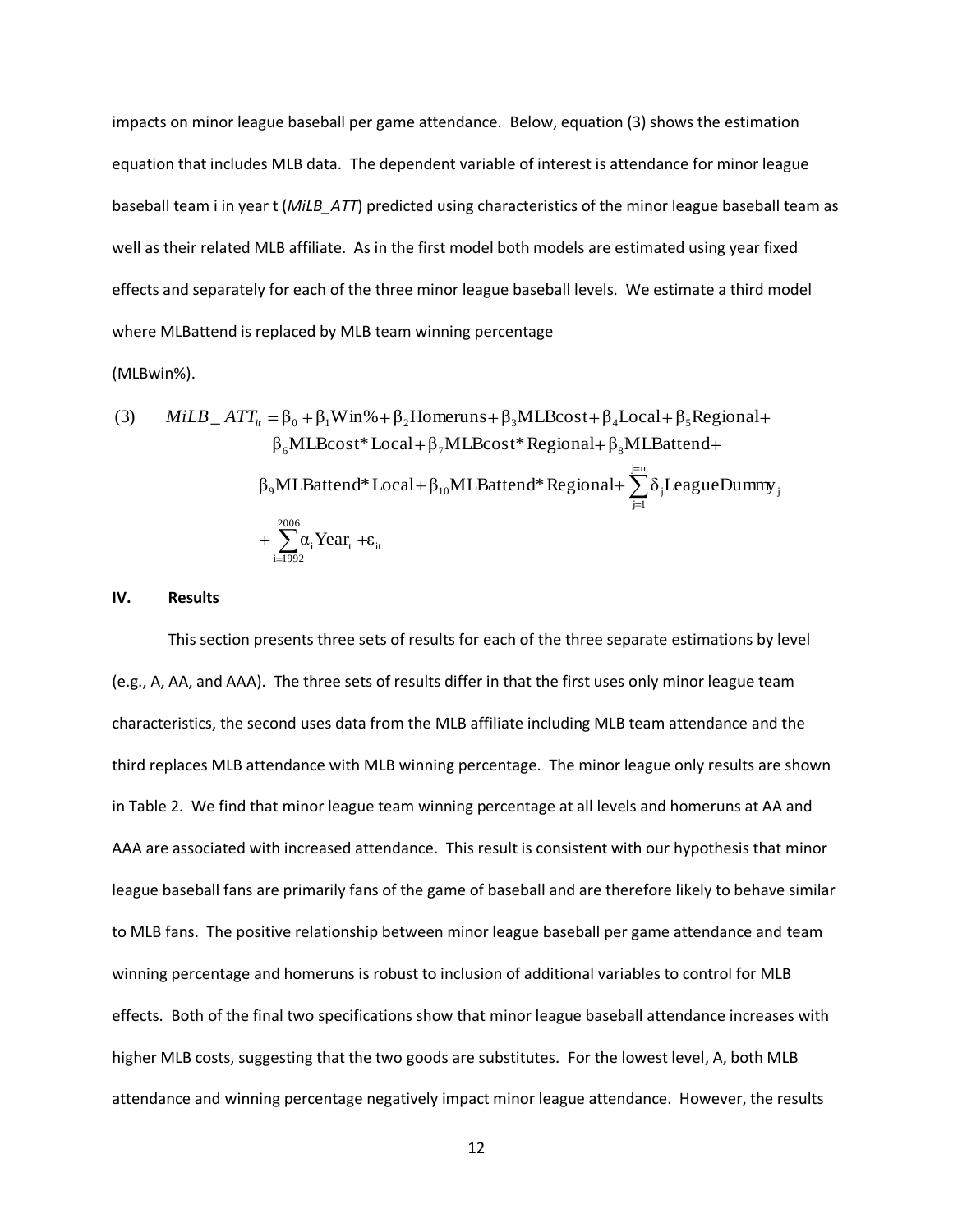of the two specifications have opposite signs at the AAA level; MLB attendance is negatively related to minor league attendance and MLB winning percentage is positively related to minor league attendance. These results suggest that complementarities between MLB quality and minor league attendance may not exist or are weak and outweighed by other factors. Finally, we conclude with a series of F-tests in Table 5 that examine the impact of MLB costs and success on minor league baseball teams for teams that are local and regional to their MLB affiliate.

#### **IV.A: Results with Minor League Variable Only**

We begin with the discussion of the impact of minor league baseball independent variables only on attendance seen in Table 2. Similar to MLB, there appears to be a positive relationship between winning and attendance at all three minor league levels. A one standard deviation increase in winning percentage in each of the three levels would be associated with an increase of 150, 180, and 440 fans per game for each of the three levels, respectively. In percentage terms this would be a little over a 6%, 4%, and 7% increase for each of the levels, A-AAA respectively. For comparison purposes we note that Greenstein and Marcum (1981) find that win percentage alone accounts for a little over one-fourth of the variation in MLB attendance.

Next we turn to the relationship between homeruns and attendance. Each additional homerun brings 8.3 fans and 7.4 fans more per game at AA and AAA, respectively. Team homeruns have a standard deviation of about 26 and 31 for AA and AAA, respectively. This means that a one standard deviation increase in homeruns is associated with 215 and 240 more fans per game in AA and AAA, respectively. The coefficient on homeruns is not significant for the lowest level, A.

#### **IV.B: Impact of MLB Cost**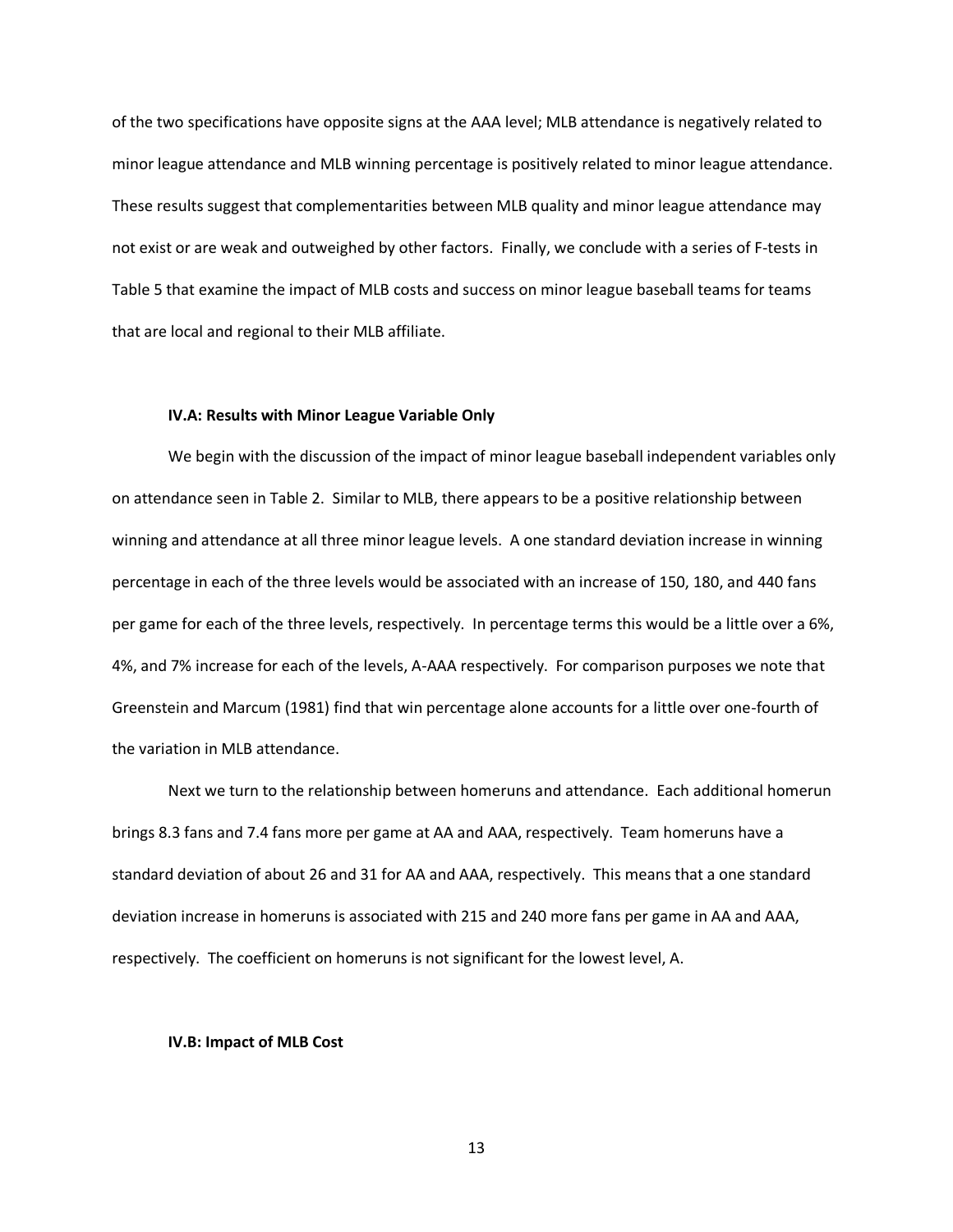Tables 3 and 4 present the final two specifications that include a measure of the price of attending an MLB game and demand for MLB games. Before examining the MLB effects on their minor league baseball affiliate it is worth noting that the estimates of the effect of minor league baseball team characteristics such as winning percentage and homeruns are robust to the inclusion of additional MLB data and do not substantially change between the models.

The results suggest that at different levels and distances, MLB and minor league baseball teams are often substitutes. Both specifications show statistically significant positive relationships between MLB prices and minor league baseball attendance for all three levels (A-AAA). To examine the marginal impact of MLB cost on teams with 100 or 250 miles, we perform several F-tests of the sum of the MLB cost variable (MLBcost) and its interaction with the distance variables. These results are presented in Table 5. Beginning with the lowest level A, the impact of MLB cost is only seen by minor league teams within 100 miles of their MLB affiliate such as the Frederick Keys (BAL) and Modesto A's (OAK). As shown in Table 5 an F-test for teams within 100 miles in A (MLBcost + MLBcost\*Local = 0) is significant at the 10% level in the first model and 1% in the second. For those teams over 100 miles the effect of MLB cost is not statistically significant for the A level. For A level teams within 100 miles of their affiliate a \$1 real increase in the MLB affiliate's fan cost index is associated with about 40 additional fans per game for both models. A one standard deviation increase in price in real terms of MLB fan cost index (14.7) is associated with an increase of almost 600 fans per game. These effects are substantially larger than the increases due to minor league baseball team winning.

For AA, the impacts of MLB price are greatest for teams 100-250 miles from the MLB affiliate (Regional = 1). The estimated impact for those teams of an additional \$1 increase in the real MLB fan cost index is 25 and 41 fans per game in the two models. This would mean a 1 standard deviation increase in MLB fan cost index would be associated with an increase in attendance of roughly between 360 and 600 fans per game. Additionally, in the second model for teams within 100 miles of their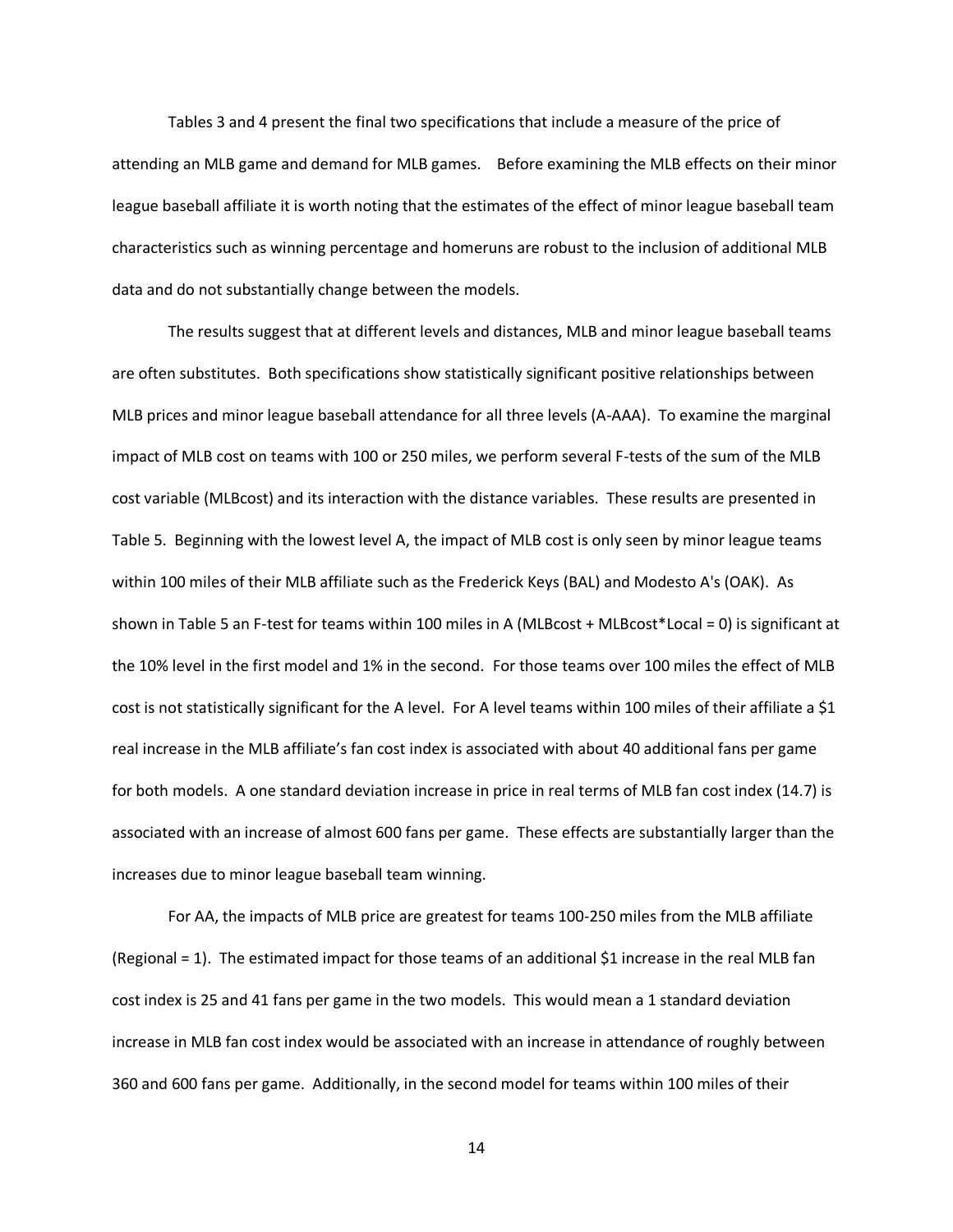affiliate, MLB price and attendance is significant at the 10% level and a \$1 increase in MLB fan cost index is associated with 25 more fans per game. For AA teams within 100 miles of their MLB parent club like the Reading Phillies (PHL) and Bowie Baysox (BAL) an F-Test of (MLBcost + MLBcost\*Local = 0) is significant at the 10% level in both models. For those teams like the Greenville Braves (ATL) and Wichita Wranglers (KCR) (MLBcost + MLBcost\*Regional= 0) is significant at the 5% level in both models.

Distance between MLB affiliate and minor league baseball team does not play a factor in the impact of MLB prices on AAA teams. In both models the impacts are seen for all AAA teams not just those within 100 or 250 miles of the major league affiliate. In both models an additional \$1 increase in the affiliates MLB fan cost index is associated with 25 more fans per game. There are two possible explanations to the lack of impact of distance. Teams at the AAA level are closer substitutes for MLB in general as the level of play at AAA is closer to MLB than any other level. Additionally, larger stadiums, crowds and amenities make attending a popular AAA team not that different than a sparsely attended MLB game. One possibility is that it is not the MLB affiliate, but general increases in MLB fan cost index that are not captured by year fixed effects. The second possibility is that price may be associated with MLB team quality. Higher quality teams might attract more fans, when star players are on rehab assignments often at the AAA level.

Finally, the results here provide information for modifying models of habit formation in the presence of close substitutes (see Winfree and Fort 2008 and Lee and Smith 2008). Note that a \$1 real increase in the MLB affiliate's fan cost index pushes a similar number of fans to minor league baseball games at all levels. This suggests that MLB fans that are pushed into a close baseball substitute due to higher prices in MLB baseball are perhaps mainly fans of baseball and their loyalty is to the sport more than to the team. This supports Gifis and Sommers (2006) assertion that minor league baseball provides fans with a link to baseball's simple roots.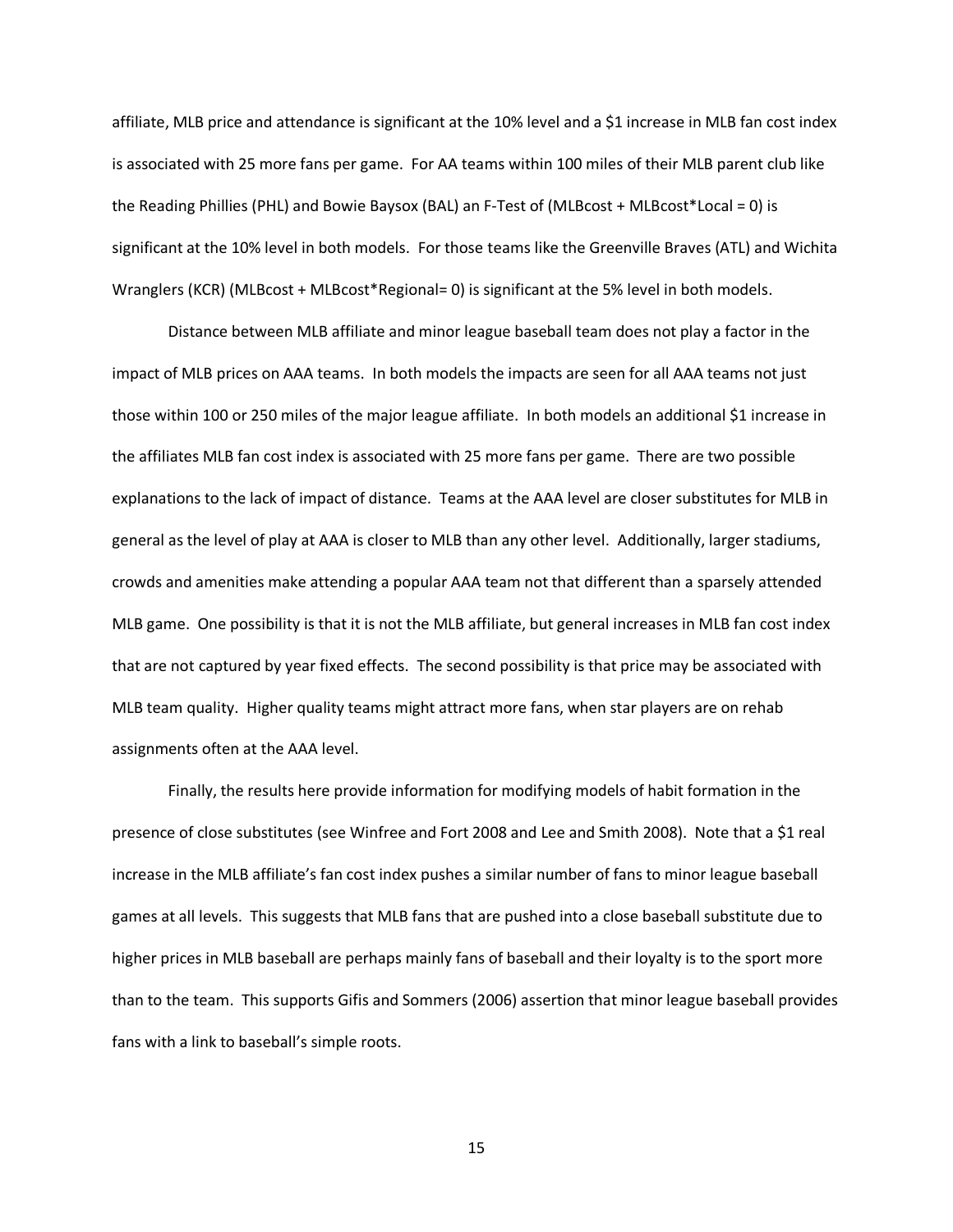#### **IV.C: Impact of MLB Successes**

The final variables of interest to examine are the impacts of demand for MLB affiliate. Table 3 presents a model that includes MLB attendance as a predictor of minor league attendance. Table 4 replaces attendance with MLB winning percentage. Beginning with the lowest level A, for regional teams (within 100 or 250 miles of their MLB affiliate) an increased winning percentage for the MLB affiliate is associated with lower minor league attendance. For a one standard deviation increase in MLB winning percentage (.07) the associated drop in minor league attendance is around 200 and 500 fans per game for minor league baseball teams within 100 or 100-250 miles, respectively. An F-test of MLBwin% + MLBwin%\*Local= 0 (significant at the 5% level and MLBwin% + MLBwin%\*Regional (significant at the 1% level). The sign of the coefficients is the same for A level teams for MLB attendance, however the relationship is not statistically significant. One possible explanation is that MLB teams with low winning percentages for several years will obtain better minor league players through both the first year player draft and through trades. Highly touted prospects that have the potential to become MLB stars may increase A level attendance in the short run.

In the case of the AA level the relationship between MLB and minor league baseball attendance or wins shows positive and statistically significant coefficients for teams within 250 miles of the affiliates (Regional = 1). As shown in Table 5 both teams within 100 miles and 100-250 miles show positive and significant increases in minor league baseball attendance when MLB attendance increases. An F-test of MLBattend + MLBattend\*Local =0 is significant at the 10% level, MLBattend + MLBattend\*Regional =0 is significant at the 1% level.

Finally, we end with AAA, where the impacts of MLB performance are not as clear. In the first model higher MLB attendance is associated with lower minor league baseball attendance for teams within 100 miles (this is significant using an F-test at the 1% level). On the other hand MLB team winning percentage is used, it is positively associated with attendance using an F-test for both teams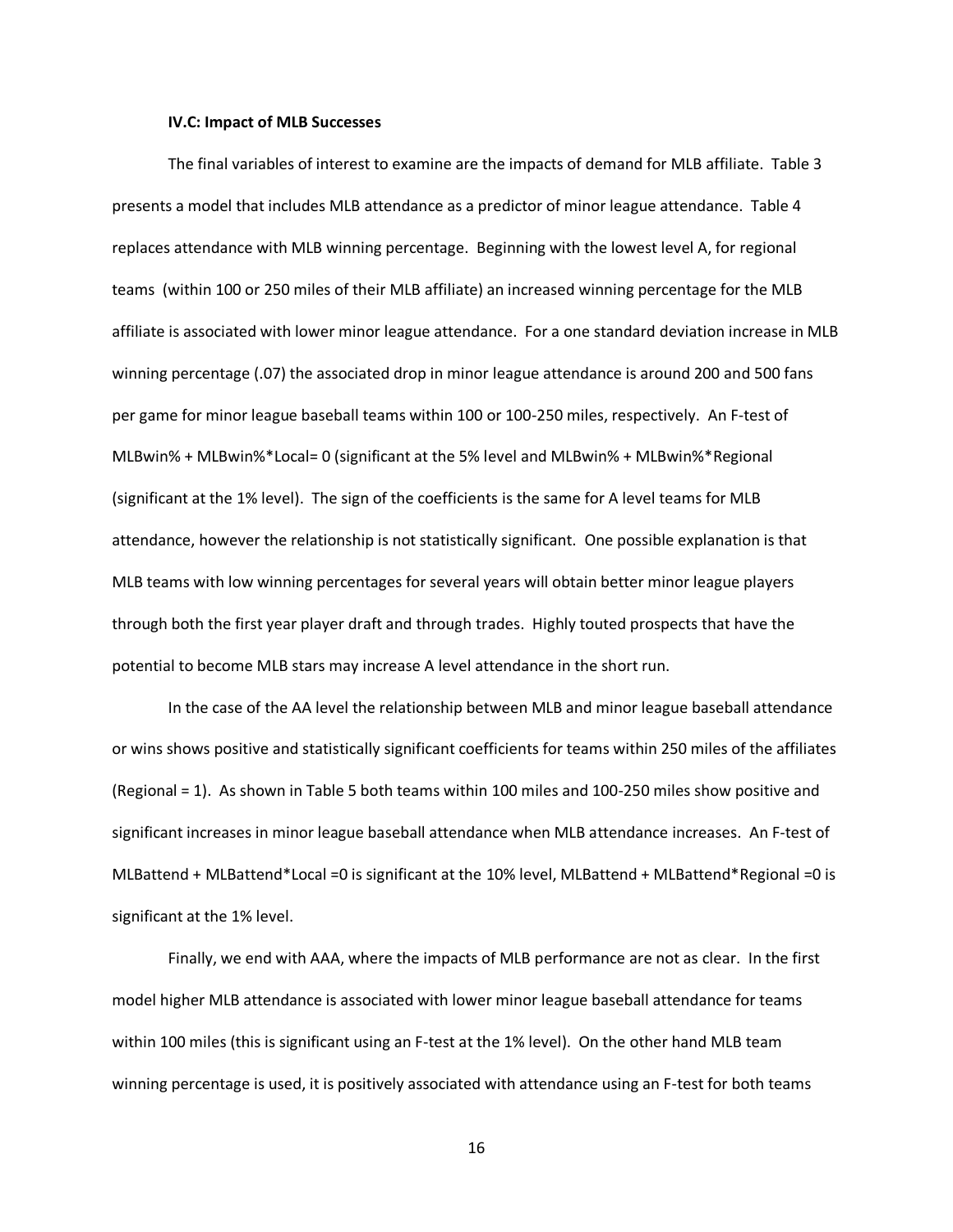within 100 miles and those within 100-250 miles (this result is significant using an F-test at the 1% level). One possible explanation is team MLB attendance may pick up other factors that win % does not. One possibility is that of the five AAA teams with an MLB affiliate within 100 miles three MLB teams built new stadiums during the sample period (Detroit, Colorado, and Seattle).

#### **V. Conclusions**

Fans of minor league baseball appear to respond to winning the same as fans of other sports more winning leads to higher attendance. Our results are intuitive, but they contradict previous research and prevailing industry wisdom on the topic. We are confident that our results accurately portray fan behavior largely because we take advantage of a relatively long and complete data set that was, until recently, very difficult to assemble. Further, we observe a reasonable marginal effect on minor league baseball attendance when accounting for the cost, proximity and quality of the MLB affiliate.

We highlight a few observations from this research and offer some possible extensions of this research. First, fans of minor league baseball seem to behave in a predictable manner when treating them as fans of the game of baseball. When the cost of attending an MLB game increases, fans of all levels of minor league baseball respond by attending more minor league baseball games. Treating all levels of minor league baseball as a substitute of MLB is consistent with Gifis and Sommers' (2006) suggestion that minor league baseball fans have an interest in baseball's roots. They seem to be saying, in effect, that fans of minor league baseball are primarily fans of the game of baseball. To treat minor league baseball and MLB as substitutes then is consistent with this observation. Our results show this to be the case at A, AA and AAA level baseball so that minor league baseball executives should not discount the value of winning when developing marketing strategies to attract more fans.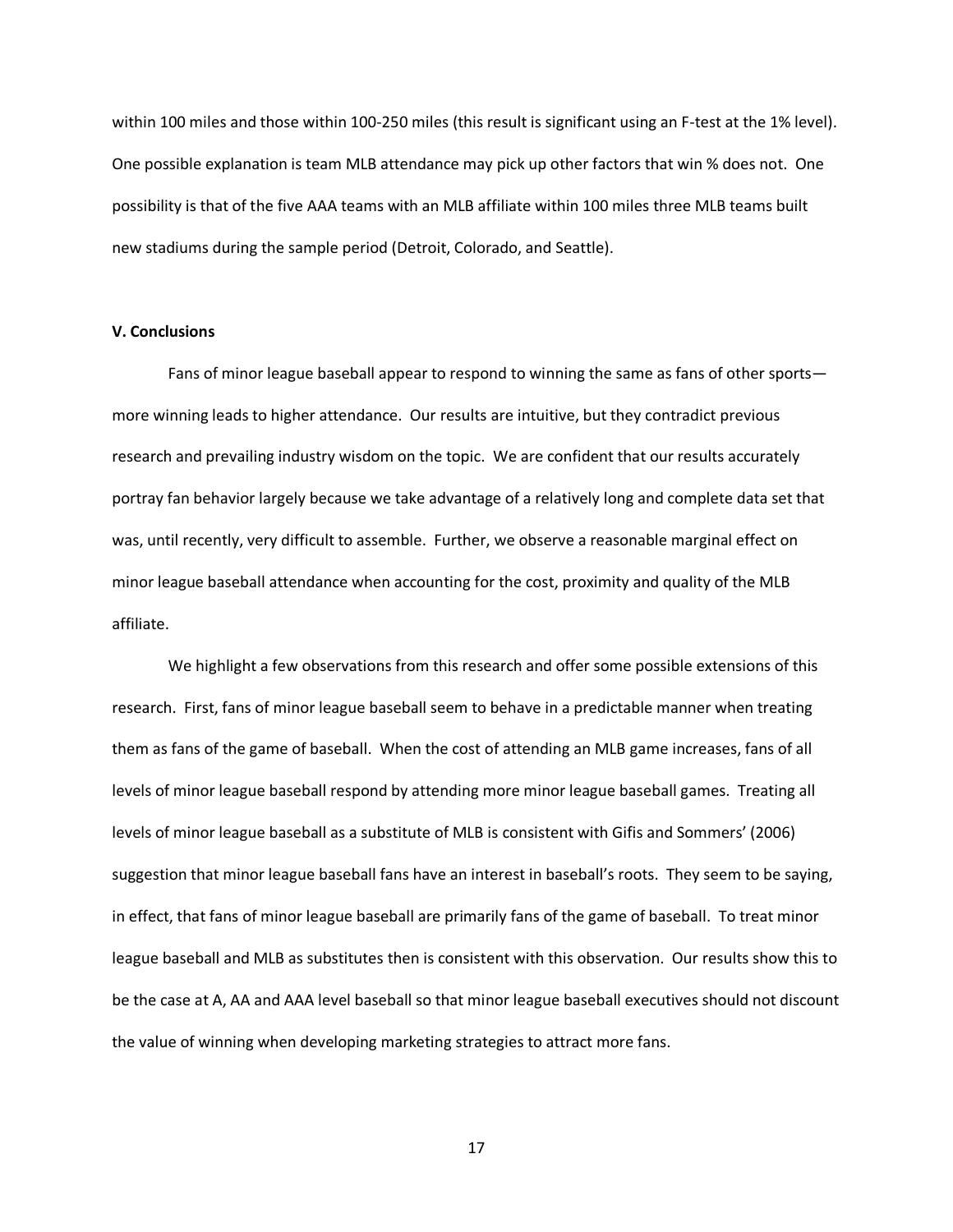Second, fans are more likely to follow the progress of star players at all levels of their development as interest in fantasy baseball leagues has increased. But even more, fans also seem to be subject to the familiarity bias that is well documented in the experimental economics literature. That is, all else equal, fans will tend to be more responsive to current media attention than more established trends and traditions. More media attention is likely placed on those top first year player draft picks that poor performing MLB affiliates sign. And because these players usually get their professional start with the A level team in the organization, higher attendance is likely to come immediately as fans want to see the highly touted player begin his career. This familiarity bias also appears to be at work at the AAA level as there is higher attendance for these teams when the MLB affiliate has more success. Because players on the AAA team may be on rehab assignment from the MLB affiliate or may soon be promoted to the MLB affiliate, there is likely more media attention surrounding their presence on the AAA team. With more success for the MLB team, any given player promoted from the AAA team then is more likely to be a part of a possible MLB playoff run. Future research may consider computing the effect of star players at the A, AA and AAA level of the organization.

Finally, because proximity to the MLB affiliate affects minor league baseball attendance, baseball executives would do well to not ignore this factor when considering any alterations in MLB affiliation. Maximizing organization revenues likely includes optimizing proximity to MLB affiliate for teams at each level of the organization. A future research agenda should include estimating more precisely the effect of proximity to MLB affiliate. Using actual distance to MLB affiliate instead of one of a few categories of proximity can provide useful information to baseball executives. Additionally examining the effect of a local or regional MLB non-affiliate on minor league baseball attendance, such as the Washington Nationals on the Frederick Keys, can also provide useful information if revenues are to be maximized.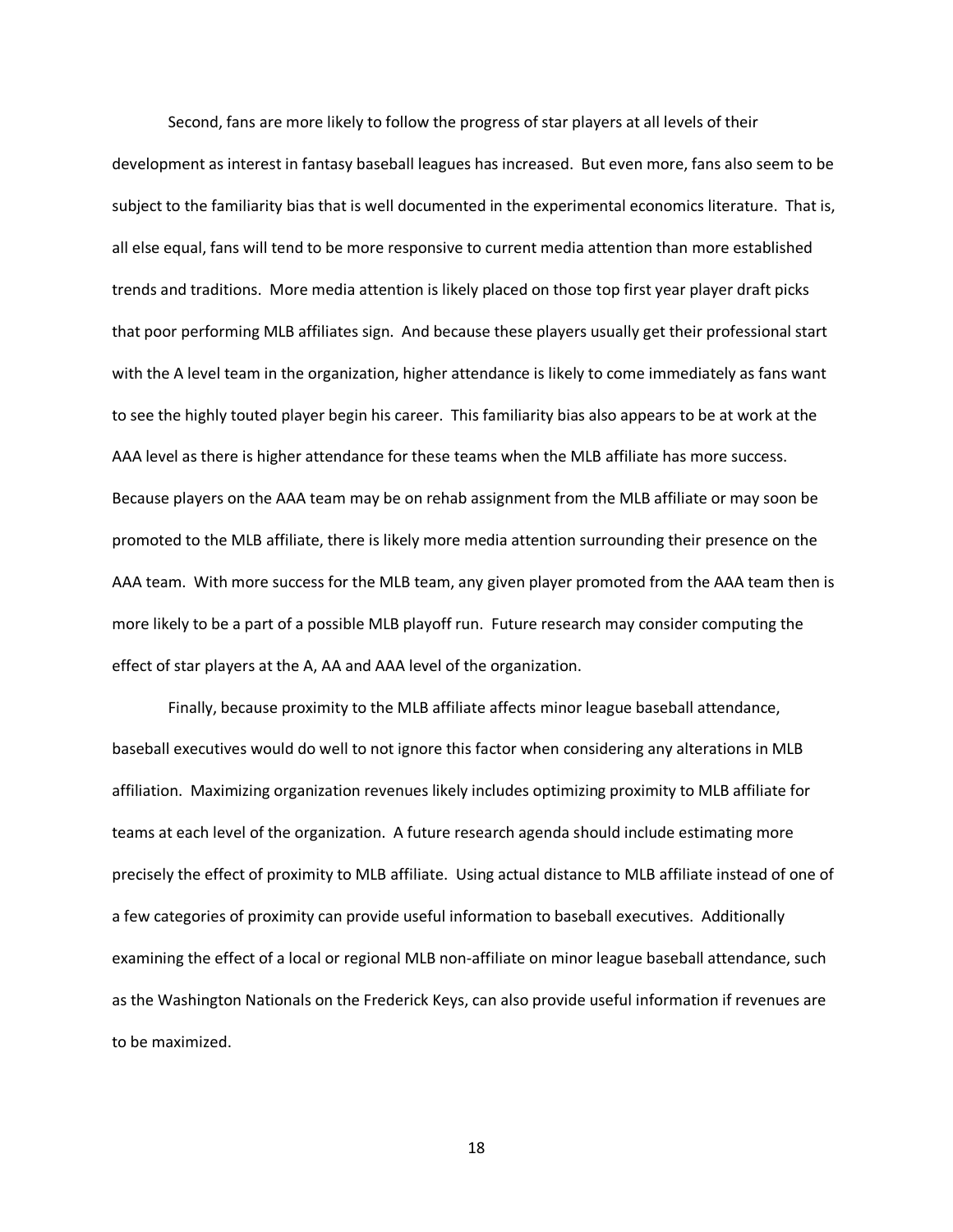#### **References**

- Baade, R. and L. Tiehen. 1990. An Analysis of Major League Baseball Attendance, 1969-1987. *Journal of Sport and Social Issues*, vol. 14, iss. 1, pp. 14-32.
- Bradbury, J. C. 2007. *The Baseball Economist: The Real Game Exposed*. New York, NY. Dutton.
- Clapp, C. and J. Hakes. 2005. How Long a Honeymoon? The Effect of New Stadiums on Attendance in Major League Baseball. Journal of Sports Economics, vol. 6, iss. 3, pp. 237-263.
- Colclough, W., Daellenbach, L., Sherony, K. 1994. Estimating the Economic Impact of a Minor League Baseball Stadium. *Managerial and Decision Economics*, vol. 15, iss. 5, pp. 497-502.
- Davis, M. 2006. Called up to the Big Leagues: An Examination of the Factors Affecting the Location of Minor League Baseball Teams. *International Journal of Sport Finance*, vol. 1, iss. 4, pp. 253-64.
- Davis, M. 2007. Income and the Locations of AAA Minor League Baseball Teams. *Atlantic Economic Journal*, vol. 35, iss. 3, pp. 371-72.
- Fort, R. and J. Quirk. 1999. The College Football Industry in *Sports Economics: Current Research*, edited by J. Fizel, E. Gustafson, and L. Hadley. Westport, CT, Praeger Publishers. pp. 11-25.
- Gifis, L. and P. Sommers. 2006. Promotions and Attendance in Minor League Baseball. *Atlantic Economic Journal*. vol. 34, iss. 4, pp. 513-14.
- Greenstein TN, Marcum JP. 1981. Factors affecting attendance of major league baseball: I. Team performance. *Review of Sport & Leisure* vol. 6, iss. 2: 21–34.
- Horowitz, I. 2007. If You Play Well They Will Come—and Vice Versa: Bidirectional Causality in Major-League Baseball; *Managerial and Decision Economics*, vol. 28, iss. 2, pp. 93-105.
- Krautmann, A., Gustafson, E., Hadley, L. 2000. Who Pays for Minor League Training Costs? *Contemporary Economic Policy*, vol. 18, iss. 1, pp. 37-47.
- Lee, Y. and T. Smith. 2008. Why Are Americans Addicted to Baseball? An Empirical Analysis of Fandom in Korea and the United States. *Contemporary Economic Policy*, vol. 26, no. 1, pp. 32-48.
- Lewis, M. 2003. *Moneyball*. New York, NY, W. W. Norton & Company.
- Noll, R. 1974. Attendance and Price Setting. in *Government and the Sports Business*, edited by R. Noll. Washington, DC. The Brookings Institute, pp. 115-58.
- Rottenberg, S. 1956. The Baseball Players' Labor Market. Journal of Political Economy, vol. 64, no. 3, pp. 242-258.
- Siegfried, J. and J. Eisenberg. 1980. The Demand for Minor League Baseball. *Atlantic Economic Journal*. vol. 8, iss. 2, pp. 59-69.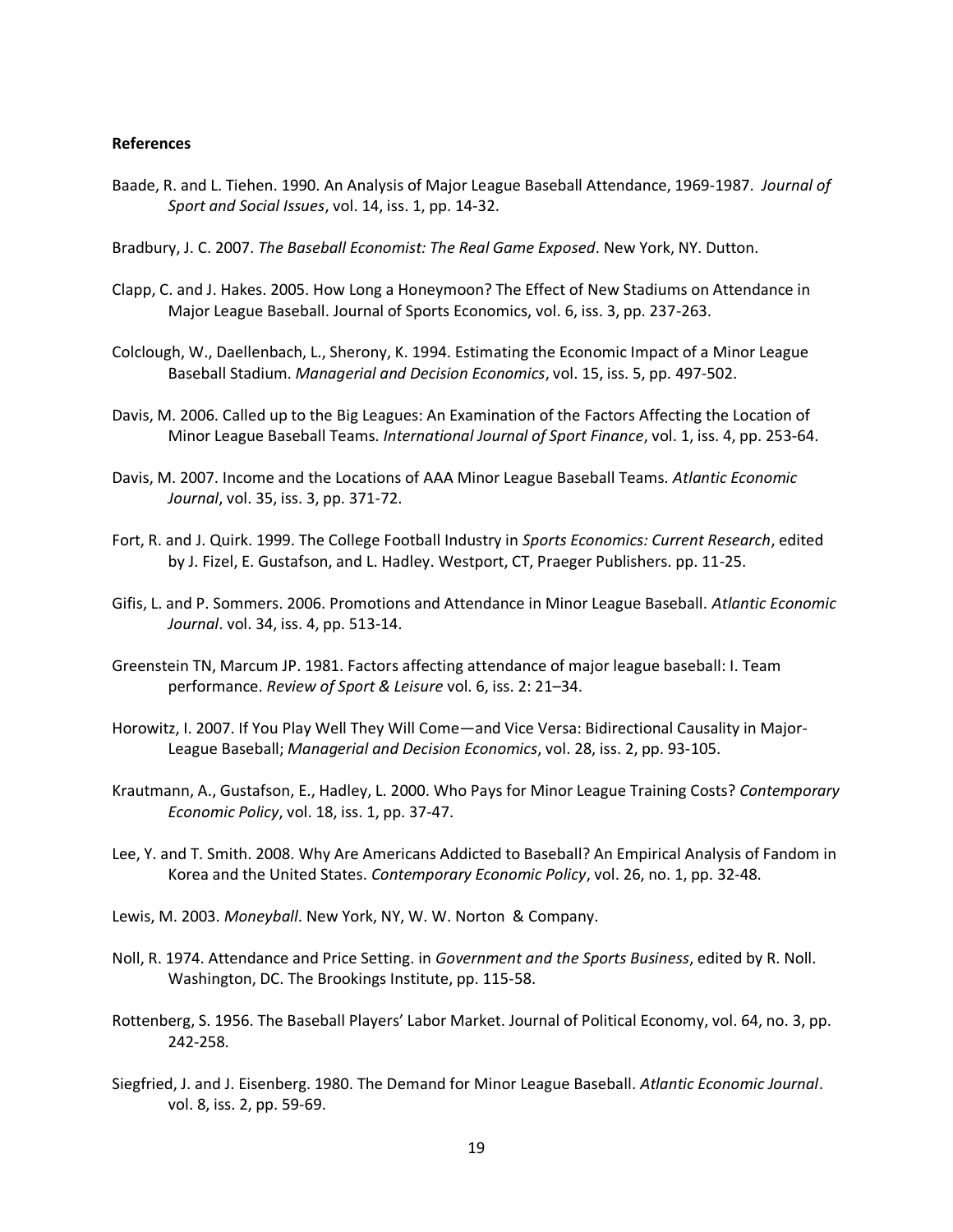- Sports Reference LLC (2007) Baseball-Reference.com Major League Statistics and Information. http://www.baseball-reference.com/
- Winfree, J. and R. Fort. 2008. Fan Substitution and the 2004-05 NHL Lockout. *Journal of Sports Economics*. Vol. 9, no. 4, pp. 425-434.
- Winfree, J., J. McCluskey, R. Mittelhammer, and R. Fort. 2004 Location and attendance in major league baseball. *Applied Economics*, vol. 36, iss. 19, pp. 2117-24.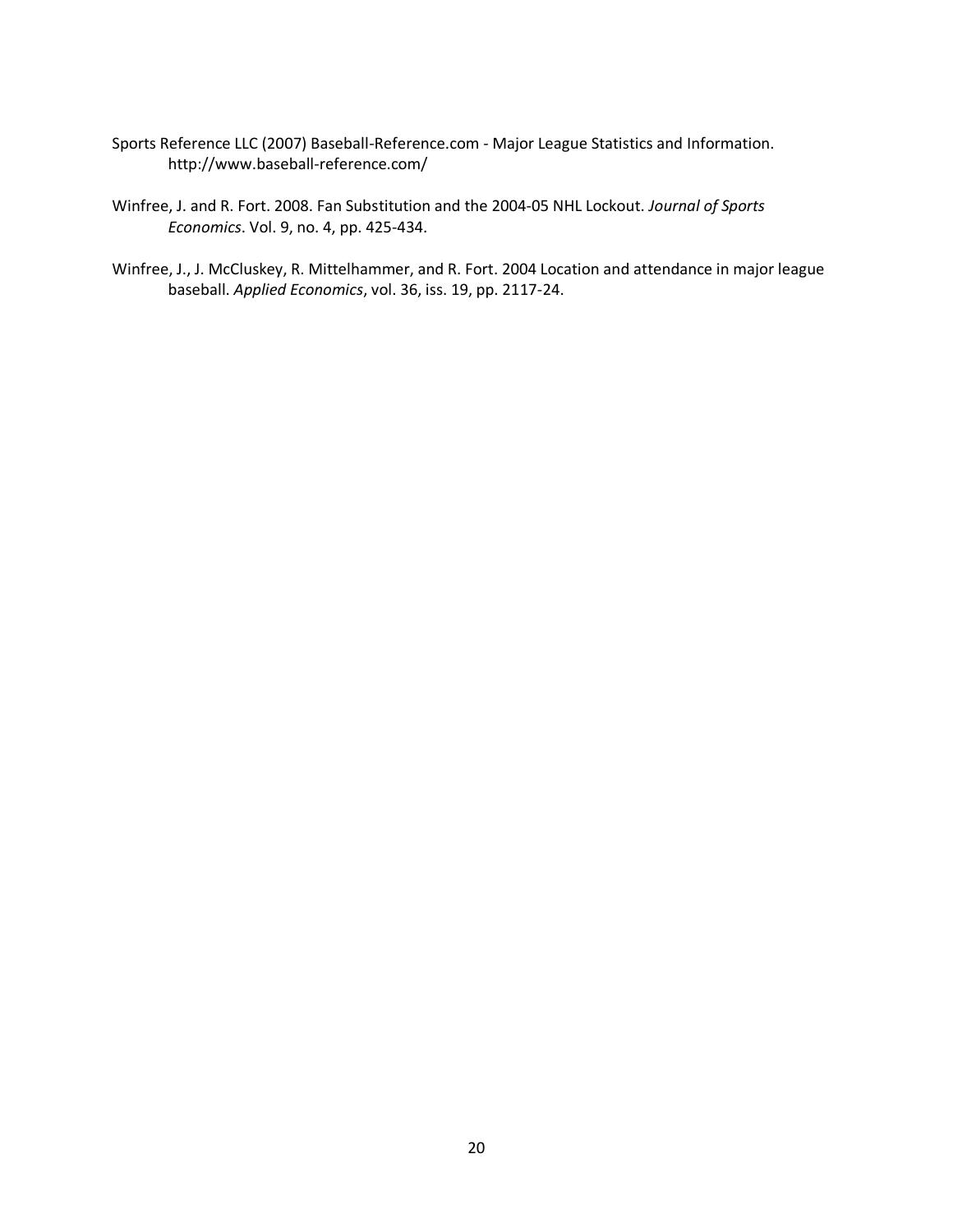

**Figure 1: Minor League Baseball and MLB Per Game Attendance By Year.**

### **Table 1: Descriptive Statistics**

|                                                                                      | Mean    | Standard<br>Deviation | Min    | Max      |
|--------------------------------------------------------------------------------------|---------|-----------------------|--------|----------|
| Minor League Baseball<br><b>Team Per Game Home</b><br>Attendance                     | 3476.20 | 2213.55               | 234.77 | 15525.93 |
| Minor League Team<br><b>Winning Percentage</b>                                       | 0.50    | 0.07                  | 0.25   | 0.76     |
| Minor League Team<br>Homeruns                                                        | 92.40   | 38.73                 | 11.00  | 231.00   |
| <b>MLB Per Game Home</b><br>Attendance in Thousands                                  | 28.88   | 9.25                  | 7.94   | 56.09    |
| MLB Fan Cost Index                                                                   | 126.58  | 35.44                 | 72.30  | 287.84   |
| Local = $1$ if<br>Distance to MLB team less<br>than 100 miles                        | 0.16    | 0.37                  | 0.00   | 1.00     |
| Regional= 1 if<br>Distance to MLB team less<br>than 250 miles more than<br>100 miles | 0.14    | 0.35                  | 0.00   | 1.00     |
| Observations = 2076                                                                  |         |                       |        |          |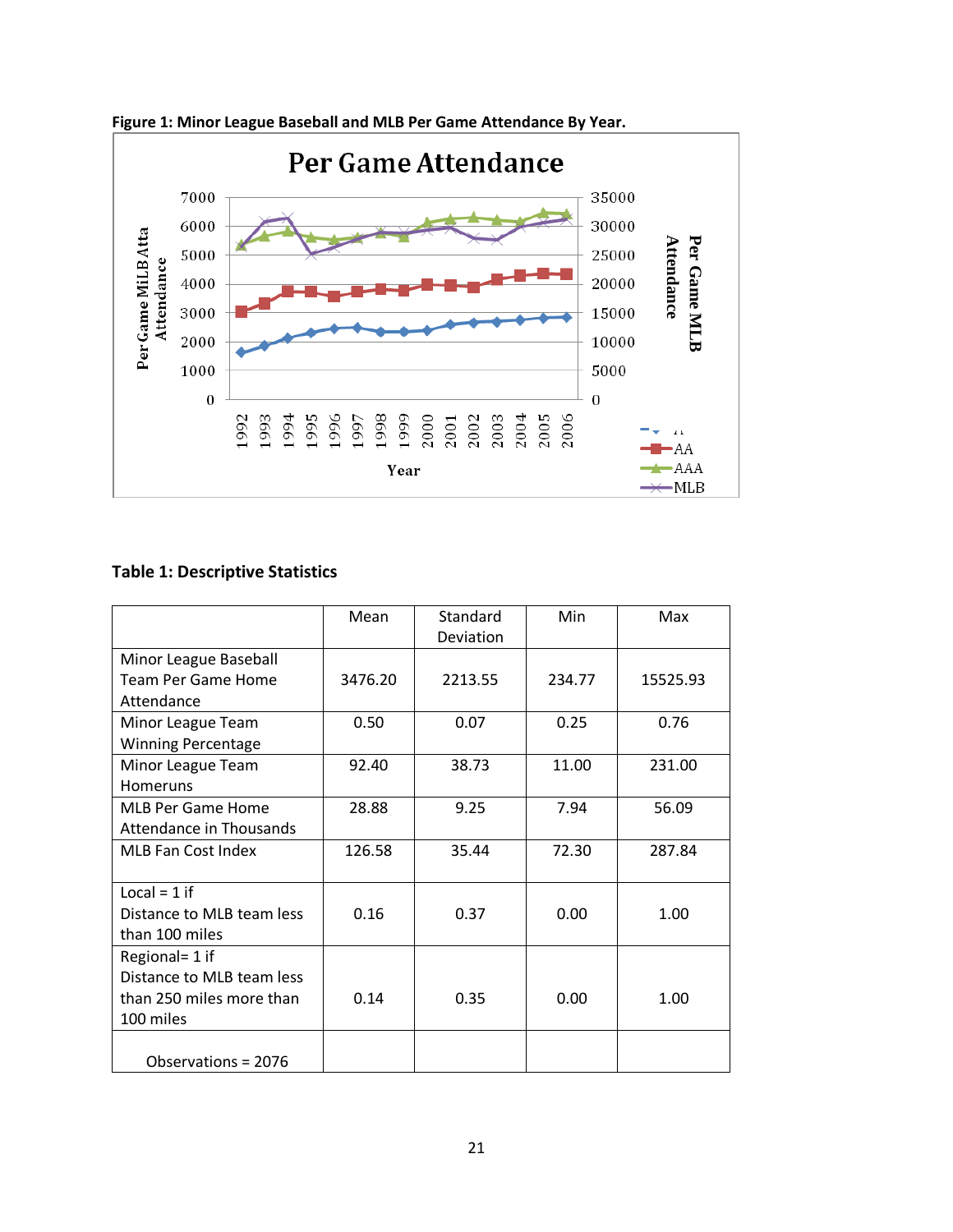|                                | Α              | AA             | AAA             |
|--------------------------------|----------------|----------------|-----------------|
| Win%                           | 2083.838       | 2903.801       | 7019.718        |
|                                | $(567.105)$ ** | $(1187.918)*$  | $(1648.191)$ ** |
| Homeruns                       | $-1.799$       | 8.262          | 7.428           |
|                                | (2.02)         | $(3.350)*$     | $(3.750)*$      |
| Carolina League                | 571.055        |                |                 |
|                                | $(180.754)$ ** |                |                 |
| Florida State League           | $-1280.586$    |                |                 |
|                                | $(173.229)$ ** |                |                 |
| Midwest League                 | 644.575        |                |                 |
|                                | $(166.015)$ ** |                |                 |
| Northwest League               | 601.105        |                |                 |
|                                | $(218.239)$ ** |                |                 |
| New York Penn League           | 132.371        |                |                 |
|                                | (215.82)       |                |                 |
| South Atlantic League          | $-31.859$      |                |                 |
|                                | (161.63)       |                |                 |
| Eastern League                 |                | 244.859        |                 |
|                                |                | (176.05)       |                 |
| Southern League                |                | $-532.044$     |                 |
|                                |                | $(179.277)**$  |                 |
| <b>American Association</b>    |                |                | 585.983         |
|                                |                |                | (363.40)        |
| Pacific Coast League           |                |                | $-964.149$      |
|                                |                |                | $(205.941)$ **  |
| Constant                       | 1492.729       | 1635.941       | 1871.497        |
|                                | $(339.925)$ ** | $(602.636)$ ** | $(837.781)^*$   |
| Observations                   | 1215           | 432            | 436             |
| Number of year                 | 15             | 15             | 15              |
| Standard errors in parentheses |                |                |                 |

**Table 2: Minor League Baseball Attendance with League and Year Fixed Effects**

\* significant at 5% level; \*\* significant at 1% level

Omitted League Dummies (A California League, AA Texas League, AAA International League)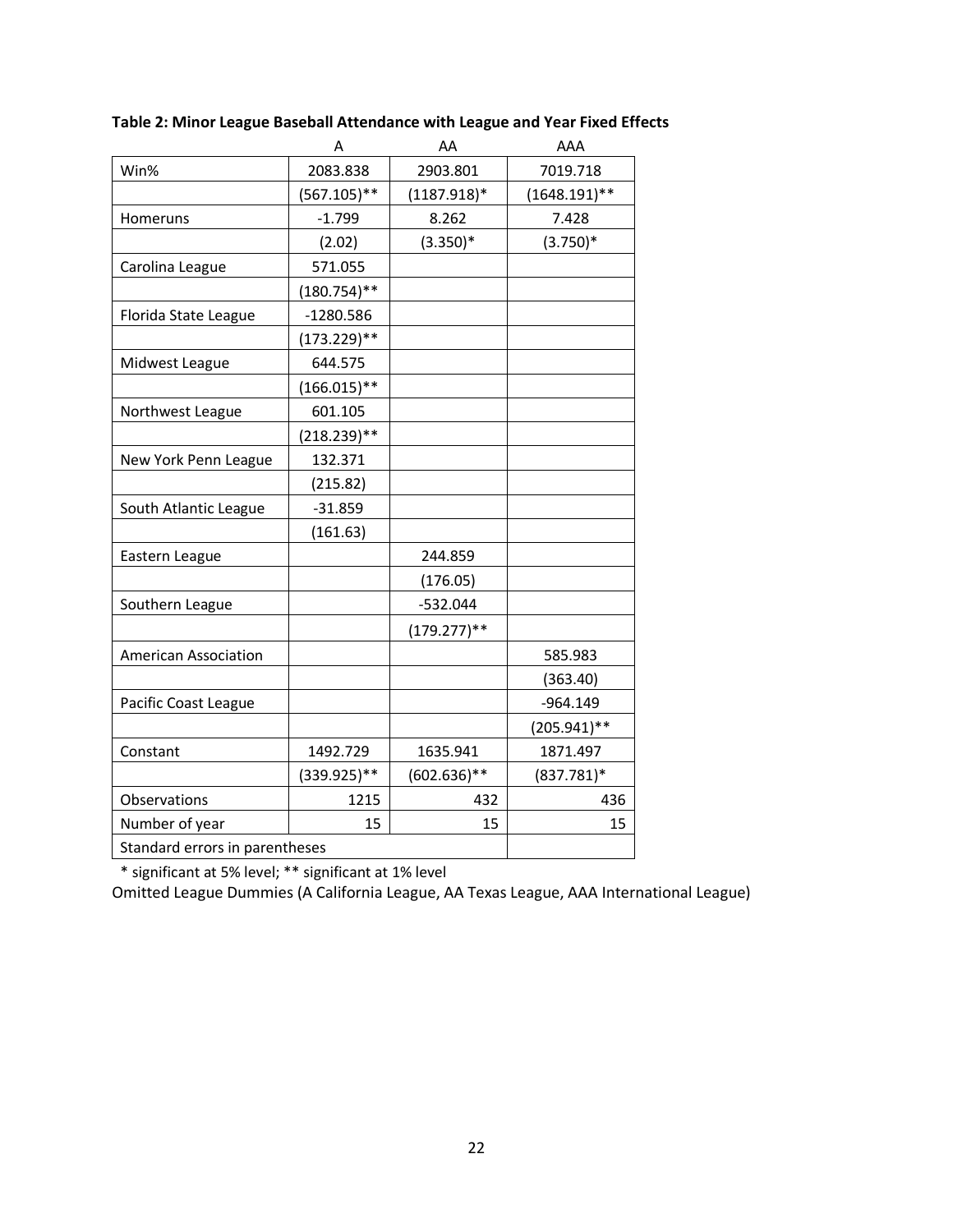|                    | A              | AA             | AAA             |
|--------------------|----------------|----------------|-----------------|
| Win%               | 1706.292       | 3203.361       | 7233.699        |
|                    | $(543.656)$ ** | $(1072.650)**$ | $(1619.078)$ ** |
| hrs                | $-0.704$       | 6.056          | 6.846           |
|                    | (1.94)         | $(3.071)^*$    | (3.76)          |
| <b>MLBcost</b>     | $-1.514$       | 1.671          | 22.418          |
|                    | (4.24)         | (7.89)         | (13.67)         |
| Local              | $-1559.27$     | $-907.891$     | 2141.18         |
|                    | $(531.293)**$  | (1183.50)      | (1467.92)       |
| Regional           | 907.438        | $-4502.54$     | 505.653         |
|                    | (746.20)       | $(825.567)$ ** | (1282.94)       |
| MLBcost*Local      | 42.164         | 18.215         | 13.66           |
|                    | $(7.593)$ **   | (16.65)        | (17.08)         |
| MLBcost*Regional   | 9.187          | 25.486         | 0.863           |
|                    | (11.80)        | $(12.085)*$    | (20.65)         |
| MLBattend          | 3.153          | $-9.283$       | 23.098          |
|                    | (5.75)         | (10.28)        | (16.49)         |
| MLBattend*Local    | $-18.664$      | 37.905         | $-113.055$      |
|                    | (12.92)        | (19.87)        | $(31.959)$ **   |
| MLBattend*Regional | $-33.47$       | 79.924         | $-5.296$        |
|                    | (22.32)        | $(25.755)$ **  | (28.88)         |
| Constant           | 2098.91        | 1907.639       | $-1328.16$      |
|                    | $(379.392)$ ** | $(740.542)^*$  | (1175.86)       |
| Observations       | 1208           | 432            | 436             |
| Number of year     | 15             | 15             | 15              |

**Table 3: Minor League Baseball Attendance with MLB Cost and Attendance**

Standard errors in parentheses

\* significant at 5% level; \*\* significant at 1% level

Year Fixed Effects and League Dummies included, but omitted from the results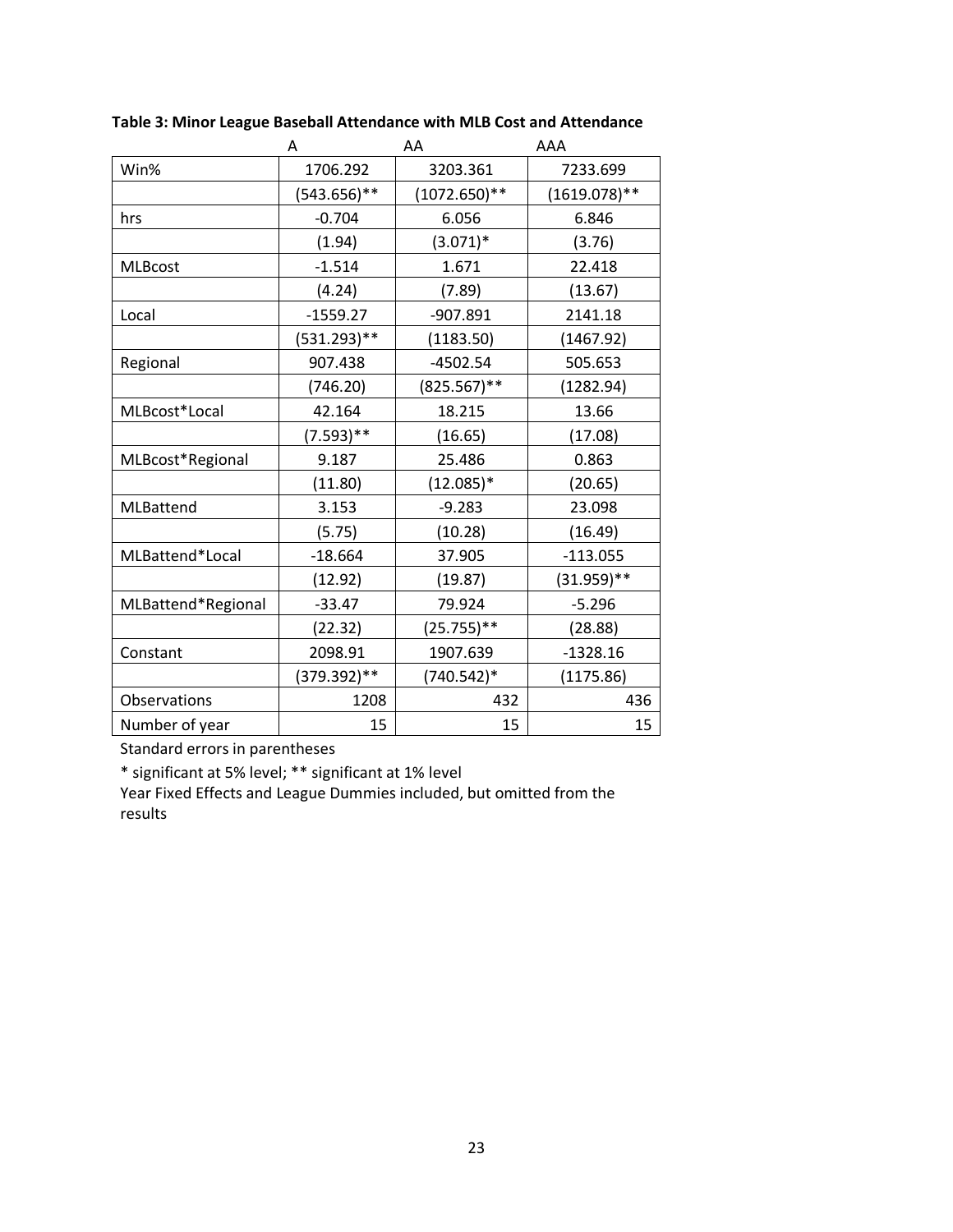|                                        | A               | AA              | AAA             |  |
|----------------------------------------|-----------------|-----------------|-----------------|--|
| Win%                                   | 1700.51         | 3137.35         | 6143.95         |  |
|                                        | $(538.605)$ **  | $(1079.596)$ ** | $(1615.386)$ ** |  |
| hrs                                    | $-0.358$        | 6.606           | 7.001           |  |
|                                        | (1.92)          | $(3.103)*$      | (3.72)          |  |
| <b>MLBcost</b>                         | $-0.428$        | $-0.554$        | 24.416          |  |
|                                        | (3.84)          | (6.97)          | $(11.703)*$     |  |
| Local                                  | $-462.12$       | $-2275.4$       | $-5124.6$       |  |
|                                        | (814.63)        | (1596.10)       | $(1949.904)$ ** |  |
| Regional                               | 3779.25         | $-5039.1$       | $-2599.7$       |  |
|                                        | $(1085.511)$ ** | $(1288.469)$ ** | (1835.90)       |  |
| MLBcost*Local                          | 40.413          | 25.555          | $-13.114$       |  |
|                                        | $(6.851)$ **    | (15.91)         | (16.24)         |  |
| MLBcost*Regional                       | 5.853           | 41.846          | $-4.035$        |  |
|                                        | (10.08)         | $(10.771)$ **   | (17.71)         |  |
| MLBwin%                                | 63.775          | $-672.06$       | 750.086         |  |
|                                        | (667.47)        | (1175.40)       | (1810.40)       |  |
| MLBwin%*Local                          | $-3035.5$       | 4030.8          | 11907.6         |  |
|                                        | $(1532.166)^*$  | (2655.30)       | $(3753.107)$ ** |  |
| MLBwin%*Regional                       | $-7201.9$       | 3133.42         | 6558.79         |  |
|                                        | $(1886.222)**$  | (2527.90)       | $(3241.396)*$   |  |
| Constant                               | 2068.31         | 2093.38         | 82.119          |  |
|                                        | $(443.967)$ **  | $(890.409)*$    | (1333.70)       |  |
| Observations                           | 1208            | 432             | 436             |  |
| Number of year                         | 15              | 15              | 15              |  |
| Standard errors in parentheses         |                 |                 |                 |  |
| * and ** significant at 5% and 1%      |                 |                 |                 |  |
| includes year and league fixed effects |                 |                 |                 |  |
|                                        |                 |                 |                 |  |

**Table 4: Minor League Baseball Attendance with MLB Cost and MLB Wins**